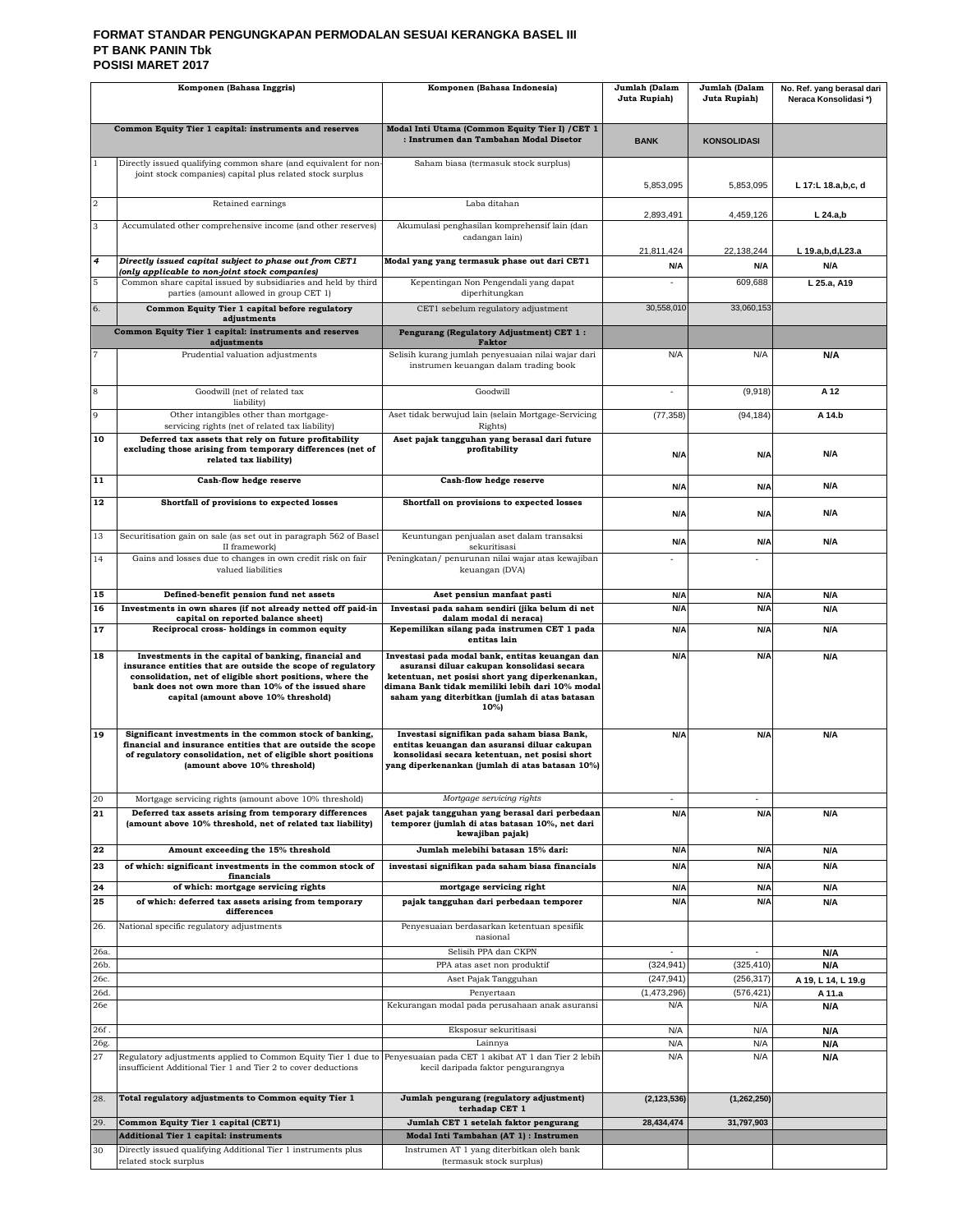#### **FORMAT STANDAR PENGUNGKAPAN PERMODALAN SESUAI KERANGKA BASEL III PT BANK PANIN Tbk POSISI MARET 2017**

| Komponen (Bahasa Inggris) |                                                                                                                                                                                                                                                     | Komponen (Bahasa Indonesia)                                                                                                                                                                                | Jumlah (Dalam<br>Juta Rupiah) | Jumlah (Dalam<br>Juta Rupiah) | No. Ref. yang berasal dari<br>Neraca Konsolidasi*) |
|---------------------------|-----------------------------------------------------------------------------------------------------------------------------------------------------------------------------------------------------------------------------------------------------|------------------------------------------------------------------------------------------------------------------------------------------------------------------------------------------------------------|-------------------------------|-------------------------------|----------------------------------------------------|
|                           |                                                                                                                                                                                                                                                     |                                                                                                                                                                                                            |                               |                               |                                                    |
|                           | Common Equity Tier 1 capital: instruments and reserves                                                                                                                                                                                              | Modal Inti Utama (Common Equity Tier I) / CET 1<br>: Instrumen dan Tambahan Modal Disetor                                                                                                                  | <b>BANK</b>                   | <b>KONSOLIDASI</b>            |                                                    |
| 31                        | of which: classified as equity under applicable accounting<br>standards                                                                                                                                                                             | Yang diklasifikasikan sebagai ekuitas berdasarkan<br>standar akuntansi                                                                                                                                     | N/A                           | N/A                           | N/A                                                |
| 32                        | of which: classified as liabilities under applicable accounting<br>standards                                                                                                                                                                        | Yang diklasifikasikan sebagai liabilitas berdasarkan<br>standar akuntansi                                                                                                                                  | N/A                           | N/A                           | N/A                                                |
| 33                        | Directly issued capital instruments subject to phase out<br>from Additional Tier 1                                                                                                                                                                  | Modal yang yang termasuk phase out dari AT1                                                                                                                                                                | N/A                           | N/A                           | N/A                                                |
| 34                        | Additional Tier 1 instruments (and CET 1 instruments not<br>included in row 5) issued by subsidiaries and held by third<br>parties (amount allowed in group AT1)                                                                                    | Instrumen AT1 yang diterbitkan oleh entitas anak<br>yang diakui dalam perhitungan KPMM secara<br>konsolidasi                                                                                               | N/A                           | N/A                           | N/A                                                |
| 35                        | of which: instruments issued by subsidiaries subject to<br>phase out                                                                                                                                                                                | Instrumen yang diterbitkan entitas anak yang<br>termasuk phase out                                                                                                                                         | N/A                           | N/A                           | N/A                                                |
| 36                        | Additional Tier 1 capital before regulatory adjustments                                                                                                                                                                                             | Jumlah AT 1 sebelum regulatory adjustment                                                                                                                                                                  |                               |                               |                                                    |
|                           | Additional Tier 1 capital: regulatory adjustments                                                                                                                                                                                                   | Modal Inti Tambahan: Faktor Pengurang<br>(Regulatory Adjustment)                                                                                                                                           |                               |                               |                                                    |
| 37                        | <b>Investments in own Additional Tier 1</b><br>instruments                                                                                                                                                                                          | Investasi pada instrumen AT1 sendiri                                                                                                                                                                       | N/A                           | <b>N/A</b>                    | N/A                                                |
| 38                        | Reciprocal cross- holdings in Additional Tier 1 instruments                                                                                                                                                                                         | Kepemilikan silang pada instrumen AT 1 pada<br>entitas lain                                                                                                                                                | N/A                           | N/A                           | N/A                                                |
| 39                        | Investments in the capital of Banking, financial and<br>insurance entities that are outside the scope of regulatory                                                                                                                                 | Investasi pada modal bank, entitas keuangan dan<br>asuransi diluar cakupan konsolidasi secara                                                                                                              | N/A                           | N/A                           | N/A                                                |
|                           | consolidation, net of eligible short positions, where the<br>bank does not own more than 10% of the issued common                                                                                                                                   | ketentuan, net posisi short yang diperkenankan,<br>dimana Bank tidak memiliki lebih dari 10% modal                                                                                                         |                               |                               |                                                    |
|                           | share capital of the entity (amount above 10% threshold)                                                                                                                                                                                            | saham yang diterbitkan (jumlah di atas batasan<br>10%)                                                                                                                                                     |                               |                               |                                                    |
| 40                        | Significant investments in the capital of banking, financial<br>and insurance entities that are outside the scope of<br>regulatory consolidation (net of eligible short positions)                                                                  | Investasi signifikan pada modal Bank, entitas<br>keuangan dan asuransi di luar cakupan<br>konsolidasi secara ketentuan (net posisi short<br>yang diperkenankan)                                            | N/A                           | N/A                           | N/A                                                |
| 41                        | National specific regulatory adjustments                                                                                                                                                                                                            | Penyesuaian berdasarkan ketentuan spesifik<br>nasional                                                                                                                                                     |                               |                               |                                                    |
| 41 a.                     |                                                                                                                                                                                                                                                     | Penempatan dana pada instrumen AT 1 pada Bank<br>lain                                                                                                                                                      | N/A                           | N/A                           | N/A                                                |
| 42                        | Regulatory adjustments applied to Additional Tier 1 due to<br>insufficient Tier 2 to cover deductions                                                                                                                                               | Penyesuaian pada AT 1 akibat Tier 2 lebih kecil<br>daripada faktor pengurangnya                                                                                                                            | N/A                           | N/A                           | N/A                                                |
| 43.                       | Total regulatory adjustments to Additional Tier 1 capital                                                                                                                                                                                           | Jumlah faktor pengurang (regulatory adjustment)<br>terhadap AT1                                                                                                                                            |                               |                               |                                                    |
| 44.                       | Additional Tier 1 capital (AT1)                                                                                                                                                                                                                     | Jumlah AT 1 setelah faktor pengurang                                                                                                                                                                       |                               |                               |                                                    |
| 45.                       | Tier 1 capital $(T1 = CET1 + AT1)$                                                                                                                                                                                                                  | Jumlah Modal Inti (Tier 1)<br>$(CET1 + AT1)$                                                                                                                                                               | 28,434,474                    | 31,797,903                    |                                                    |
|                           | Tier 2 capital: instruments and provisions                                                                                                                                                                                                          | Modal Pelengkap (Tier 2) : Instumen dan<br>cadangan                                                                                                                                                        |                               |                               |                                                    |
| 46                        | Directly issued qualifying Tier 2 instruments plus related stock<br>surplus                                                                                                                                                                         | Instrumen T2 yang diterbitkan oleh bank (plus<br>related stock surplus)                                                                                                                                    | 1,528,000                     | 1,528,000                     | L 11.b                                             |
| 47                        | Directly issued capital instruments subject to phase out<br>from Tier 2                                                                                                                                                                             | Modal yang yang termasuk phase out dari Tier 2                                                                                                                                                             | N/A                           | N/A                           | N/A                                                |
| 48                        | Tier 2 instruments (and CET1 and AT1 instruments not<br>included in rows 5 or 34) issued by subsidiaries and held by<br>third parties (amount allowed in group Tier 2)                                                                              | Instrumen Tier2 yang diterbitkan oleh entitas anak<br>yang diakui dalam perhitungan KPMM secara<br>konsolidasi                                                                                             |                               |                               |                                                    |
|                           | of which: instruments issued by subsidiaries subject to<br>phase out                                                                                                                                                                                | Modal yang diterbitkan entitas anak yang<br>termasuk phase out                                                                                                                                             | N/A                           | N/A                           | N/A                                                |
| 50                        | Provisions                                                                                                                                                                                                                                          | cadangan umum PPA atas aset produktif yang wajib                                                                                                                                                           | 1,265,448                     | 1,404,291                     | N/A                                                |
|                           |                                                                                                                                                                                                                                                     | dihitung dengan jumlah paling tinggi sebesar 1,25%<br>dari ATMR untuk Risiko Kredit                                                                                                                        |                               |                               |                                                    |
| 51.                       | Tier 2 capital before regulatory adjustments                                                                                                                                                                                                        | Jumlah Modal Pelengkap (Tier 2) sebelum faktor<br>pengurang                                                                                                                                                | 2,793,448                     | 2,932,291                     |                                                    |
|                           | Tier 2 capital: regulatory adjustments                                                                                                                                                                                                              | Modal Pelengkap (Tier 2) : Faktor Pengurang                                                                                                                                                                |                               |                               |                                                    |
| 52                        | Investments in own Tier 2 instruments                                                                                                                                                                                                               | (Regulatory Adjustment)<br>Investasi pada instrumen Tier 2 sendiri                                                                                                                                         | N/A                           | N/A                           | N/A                                                |
| 53                        | Reciprocal cross-holdings in Tier 2 instruments                                                                                                                                                                                                     | Kepemilikan silang pada instrumen Tier 2 pada<br>entitas lain                                                                                                                                              | N/A                           | N/A                           | N/A                                                |
| 54                        | Investments in the capital of banking, financial and                                                                                                                                                                                                | Investasi pada modal bank, entitas keuangan dan                                                                                                                                                            | N/A                           | N/A                           | N/A                                                |
|                           | insurance entities that are outside the scope of regulatory<br>consolidation, net of eligible short positions, where the<br>bank does not own more than 10% of the issued common<br>share capital of the entity (amount above the 10%<br>threshold) | asuransi diluar cakupan konsolidasi secara<br>ketentuan, net posisi short yang diperkenankan,<br>dimana Bank tidak memiliki lebih dari 10% modal<br>saham yang diterbitkan (jumlah di atas batasan<br>10%) |                               |                               |                                                    |
| 55                        | Significant investments in the capital banking, financial<br>and insurance entities that are outside the scope of<br>regulatory consolidation (net of eligible short positions)                                                                     | Investasi signifikan pada modal Bank, entitas<br>keuangan dan asuransi di luar cakupan<br>konsolidasi secara ketentuan (net posisi short<br>yang diperkenankan)                                            | N/A                           | N/A                           | N/A                                                |
| 56                        | National specific regulatory adjustments                                                                                                                                                                                                            | Penyesuaian berdasarkan ketentuan spesifik<br>nasional                                                                                                                                                     |                               |                               |                                                    |
| $56\ \rm{a}$              |                                                                                                                                                                                                                                                     | Sinking fund                                                                                                                                                                                               | $\overline{\phantom{a}}$      | $\overline{\phantom{a}}$      |                                                    |
| 56 b.                     |                                                                                                                                                                                                                                                     | Penempatan dana pada instrumen Tier 2 pada Bank<br>lain                                                                                                                                                    |                               | (10, 681)                     | A.5.a.1, b.1, c.1                                  |
| 57.                       | Total regulatory adjustments to Tier 2 capital                                                                                                                                                                                                      | Jumlah faktor pengurang (regulatory adjustment)<br><b>Modal Pelengkap</b>                                                                                                                                  |                               | (10, 681)                     |                                                    |
| 58.                       | Tier 2 capital (T2)                                                                                                                                                                                                                                 | Jumlah Modal Pelengkap (T2) setelah<br>regulatory adjustment                                                                                                                                               | 2,793,448                     | 2,921,610                     |                                                    |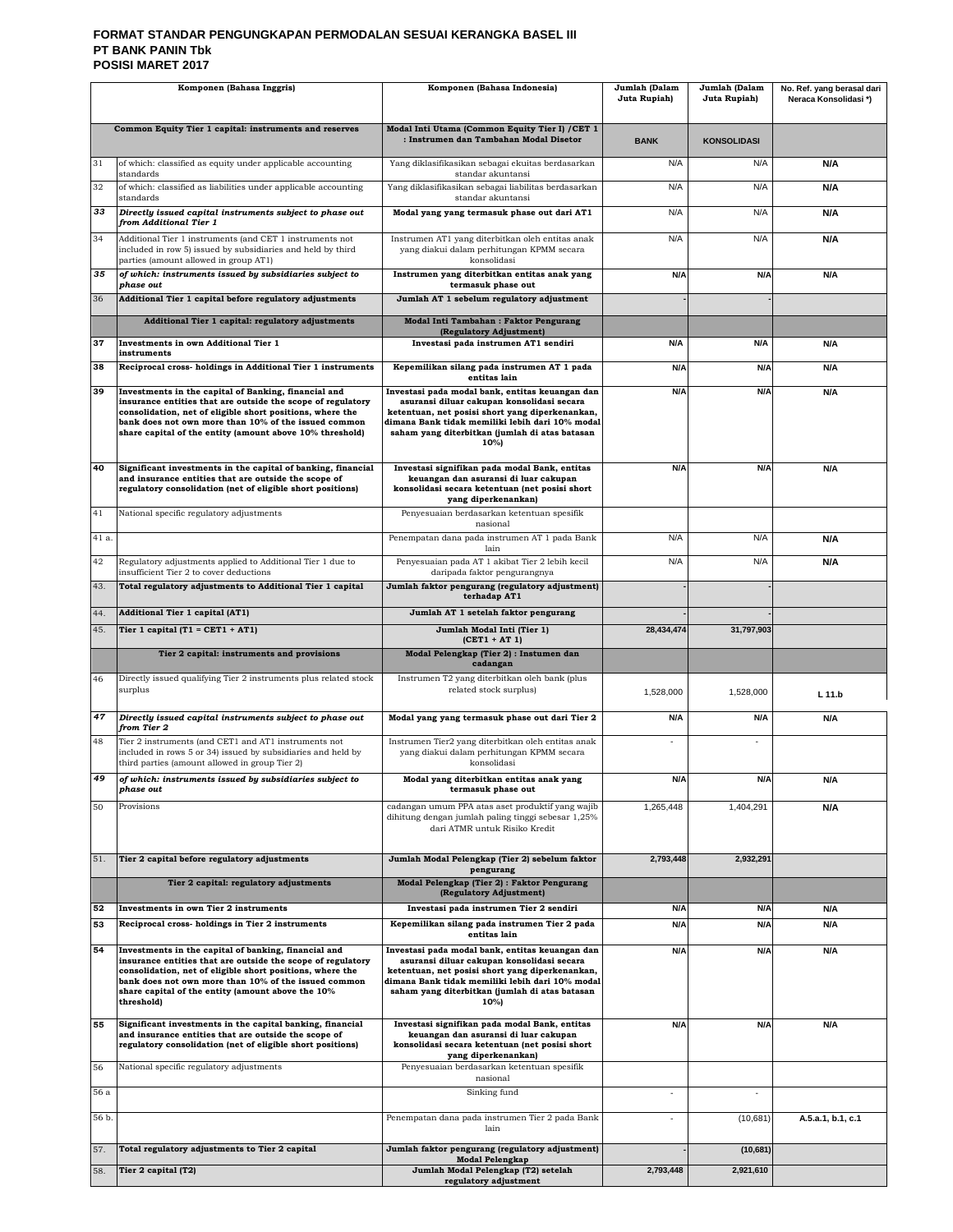#### **FORMAT STANDAR PENGUNGKAPAN PERMODALAN SESUAI KERANGKA BASEL III PT BANK PANIN Tbk POSISI MARET 2017**

| Komponen (Bahasa Inggris)                                                                      |                                                                                                                                                                                                                                        | Komponen (Bahasa Indonesia)                                                                                                  | Jumlah (Dalam<br>Juta Rupiah) | Jumlah (Dalam<br>Juta Rupiah) | No. Ref. yang berasal dari<br>Neraca Konsolidasi*) |
|------------------------------------------------------------------------------------------------|----------------------------------------------------------------------------------------------------------------------------------------------------------------------------------------------------------------------------------------|------------------------------------------------------------------------------------------------------------------------------|-------------------------------|-------------------------------|----------------------------------------------------|
|                                                                                                | Common Equity Tier 1 capital: instruments and reserves                                                                                                                                                                                 | Modal Inti Utama (Common Equity Tier I) / CET 1<br>: Instrumen dan Tambahan Modal Disetor                                    | <b>BANK</b>                   | <b>KONSOLIDASI</b>            |                                                    |
| 59.                                                                                            | Total capital $(TC = T1 + T2)$                                                                                                                                                                                                         | Total Modal (Modal Inti + Modal Pelengkap)                                                                                   | 31,227,922                    | 34,719,513                    |                                                    |
| 60.                                                                                            | Total risk weighted assets                                                                                                                                                                                                             | <b>Total Aset Tertimbang Menurut Risiko (ATMR)</b>                                                                           | 148,472,662                   | 163,675,237                   |                                                    |
|                                                                                                | <b>Capital ratios and buffers</b>                                                                                                                                                                                                      | Rasio Kecukupan Pemenuhan<br>Modal Minimum (KPMM) dan Tambahan Modal<br>(Capital Buffer)                                     |                               |                               |                                                    |
| 61.                                                                                            | Common Equity Tier 1 (as a percentage of risk weighted assets)                                                                                                                                                                         | Rasio Modal Inti Utama (CET1) - prosentase<br>terhadap ATMR                                                                  | 19.15%                        | 19.43%                        |                                                    |
| 62.                                                                                            | Tier 1 (as a percentage of risk weighted assets)                                                                                                                                                                                       | Rasio Modal Inti (Tier 1) - prosentase terhadap ATMR                                                                         | 19.15%                        | 19.43%                        |                                                    |
| 63.                                                                                            | Total capital (as a percentage of risk weighted assets)                                                                                                                                                                                | Rasio Total Modal - prosentase terhadap ATMR                                                                                 | 21.03%                        | 21.21%                        |                                                    |
| 64.                                                                                            | Institution specific buffer requirement (minimum CET1<br>requirement plus capital conservation buffer plus<br>countercyclical buffer requirements plus G-SIB buffer<br>requirement, expressed as a percentage of risk weighted assets) | Tambahan modal (buffer) - prosentase terhadap<br><b>AMTR</b>                                                                 |                               |                               |                                                    |
| 65                                                                                             | of which: capital conservation<br>buffer requirement                                                                                                                                                                                   | Capital Conservation Buffer                                                                                                  | 1.250%                        | 1.250%                        |                                                    |
| 66                                                                                             | of which: bank specific countercyclical buffer requirement                                                                                                                                                                             | Countercyclical Buffer                                                                                                       | 0.00%                         | 0.00%                         |                                                    |
| 67<br>68.                                                                                      | of which: G-SIB buffer requirement<br>Common Equity Tier 1 available to meet buffers (as a percentage                                                                                                                                  | Capital Surcharge untuk D-SIB<br>Modal Inti Utama (CET 1) yang tersedia untuk                                                | 0.50%<br>11.78%               | 0.50%<br>11.99%               |                                                    |
|                                                                                                | of risk weighted assets)                                                                                                                                                                                                               | memenuhi Tambahan Modal (Buffer) - prosentase<br>terhadap ATMR                                                               |                               |                               |                                                    |
|                                                                                                | <b>National minimal</b><br>(if different from<br>Basel 3)                                                                                                                                                                              | <b>National minimal</b><br>(if different from<br>Basel 3)                                                                    |                               |                               |                                                    |
| 69                                                                                             | National Common Equity Tier 1 minimum ratio (if different<br>from Basel 3 minimum)                                                                                                                                                     | Rasio terendah CET 1 nasional (jika berbeda<br>dengan Basel 3)                                                               | N/A                           | N/A                           | N/A                                                |
| 70                                                                                             | National Tier 1 minimum ratio (if different from Basel 3<br>minimum)                                                                                                                                                                   | Rasio terendah Tier 1 nasional (jika berbeda<br>dengan Basel 3)                                                              | N/A                           | N/A                           | N/A                                                |
| 71                                                                                             | National total capital minimum ratio (if different from Basel<br>3 minimum)                                                                                                                                                            | Rasio terendah total modal nasional (jika berbeda<br>dengan Basel 3)                                                         | N/A                           | N/A                           | N/A                                                |
|                                                                                                | Amounts below the thresholds for deduction (before risk<br>weighting)                                                                                                                                                                  | Jumlah di bawah batasan pengurangan (sebelum<br>pembobotan risiko)                                                           |                               |                               |                                                    |
| 72                                                                                             | Non-significant investments in the capital of other<br>financials                                                                                                                                                                      | Investasi non- signifikan pada modal entitas<br>keuangan lain                                                                | N/A                           | N/A                           | N/A                                                |
| 73                                                                                             | Significant investments in the common stock of financials                                                                                                                                                                              | Investasi signifikan pada saham biasa entitas<br>keuangan                                                                    | N/A                           | N/A                           | <b>N/A</b>                                         |
| 74                                                                                             | Mortgage servicing rights (net of related tax liability)                                                                                                                                                                               | Mortgage servicing rights (net dari kewajiban<br>pajak)                                                                      | N/A                           | N/A                           | N/A                                                |
| 75                                                                                             | Deferred tax assets arising from temporary differences (net<br>of related tax liability)                                                                                                                                               | Aset pajak tangguhan yang berasal dari perbedaan<br>temporer (net dari kewajiban pajak)                                      | N/A                           | N/A                           | N/A                                                |
|                                                                                                | Applicable caps on the inclusion of provisions in Tier 2                                                                                                                                                                               | Cap yang dikenakan untuk provisi pada Tier 2                                                                                 |                               |                               |                                                    |
| 76                                                                                             | Provisions eligible for inclusion in Tier 2 in respect of<br>exposures subject to standardised approach (prior to<br>application of cap)                                                                                               | Provisi yang dapat diakui sebagai Tier 2 sesuai<br>dengan eksposur berdasarkan pendekatan standar<br>(sebelum dikenakan cap) | N/A                           | N/A                           | N/A                                                |
| 77                                                                                             | Cap on inclusion of provisions in Tier 2 under standardised<br>approach                                                                                                                                                                | Cap atas provisi yang diakui sebagai Tier 2<br>berdasarkan pendekatan st andar                                               | N/A                           | N/A                           | N/A                                                |
| 78                                                                                             | Provisions eligible for inclusion in Tier 2 in respect of<br>exposures subject to standardised approach (prior to<br>application of cap)                                                                                               | Provisi yang dapat diakui sebagai Tier 2 sesuai<br>dengan eksposur berdasarkan pendekatan IRB<br>(sebelum dikenakan cap)     | N/A                           | N/A                           | N/A                                                |
| 79                                                                                             | Cap for inclusion of provisions in Tier 2 under internal<br>ratings- based approach                                                                                                                                                    | Cap atas provisi yang diakui sebagai Tier 2<br>berdasarkan pendekatan IRB                                                    | N/A                           | N/A                           | N/A                                                |
|                                                                                                | Capital instruments subject to phase-out arrangements<br>(only applicable between 1 Jan 2018 and 1 Jan 2022)                                                                                                                           | Instrumen Modal yang termasuk phase out (hanya<br>berlaku antara 1 Jan 2018 s.d. 1 Jan 2022)                                 |                               |                               |                                                    |
| 80                                                                                             | Current cap on CET1 instruments subject to phase out<br>arrangements                                                                                                                                                                   | Cap pada CET 1 yang temasuk phase out                                                                                        | N/A                           | N/A                           | N/A                                                |
| 81                                                                                             | Amount excluded from CET1 due to cap (excess over cap<br>after redemptions and maturities)                                                                                                                                             | Jumlah yang dikecualikan dari CET1 karena<br>adanya cap (kelebihan di atas cap setelah<br>redemptions dan maturities)        | N/A                           | N/A                           | N/A                                                |
| 82                                                                                             | Current cap on AT1 instruments subject to phase out<br>arrangements                                                                                                                                                                    | Cap pada AT1 yang temasuk phase out                                                                                          | N/A                           | N/A                           | N/A                                                |
| 83                                                                                             | Amount excluded from AT1 due to cap (excess over cap<br>after redemptions and maturities)                                                                                                                                              | Jumlah yang dikecualikan dari AT1 karena<br>adanya cap (kelebihan di atas cap setelah<br>redemptions dan maturities)         | N/A                           | N/A                           | N/A                                                |
| 84                                                                                             | Current cap on T2 instruments subject to phase out<br>arrangements                                                                                                                                                                     | Cap pada Tier2 yang temasuk phase out                                                                                        | N/A                           | N/A                           | N/A                                                |
| 85<br>Amount excluded from T2 due to cap (excess over cap after<br>redemptions and maturities) |                                                                                                                                                                                                                                        | Jumlah yang dikecualikan dari Tier2 karena<br>adanya cap (kelebihan di atas cap setelah<br>redemptions dan maturities)       | N/A                           | N/A                           | N/A                                                |

Keterangan: A = Aset L = Liabilitas LR = Laba Rugi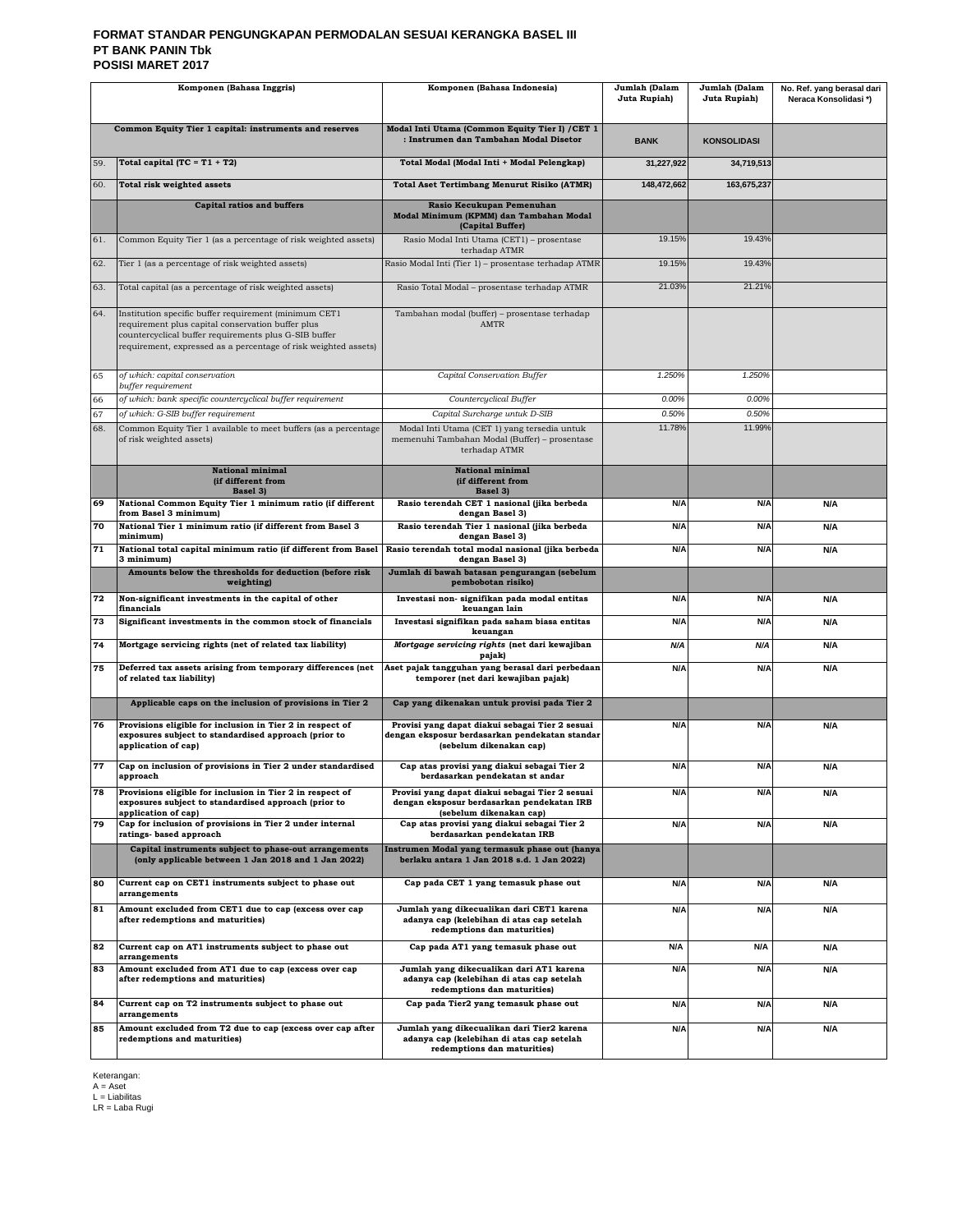## **REKONSILIASI PERMODALAN PT BANK PANIN Tbk POSISI MARET 2017**

|          | (Dalam Juta Rupiah)                                                   |                          |                                                                                               |              |                         |                                                                                           |              |  |
|----------|-----------------------------------------------------------------------|--------------------------|-----------------------------------------------------------------------------------------------|--------------|-------------------------|-------------------------------------------------------------------------------------------|--------------|--|
|          |                                                                       |                          | <b>BANK</b>                                                                                   |              |                         | KONSOLIDASI                                                                               |              |  |
| No.      | POS-POS                                                               | Neraca Publikasi         | Neraca Konsolidasian dengan<br>cakupan konsolidasi<br>berdasarkan ketentuan kehati-<br>hatian | No Referensi | Neraca Publikasi        | Neraca Konsolidasian dengan<br>cakupan konsolidasi berdasarkan<br>ketentuan kehati-hatian | No Referensi |  |
|          |                                                                       | <b>MARET 2017</b>        | <b>MARET 2017</b>                                                                             |              | <b>MARET 2017</b>       | <b>MARET 2017</b>                                                                         |              |  |
|          | <b>ASET</b>                                                           |                          |                                                                                               |              |                         |                                                                                           |              |  |
|          |                                                                       |                          |                                                                                               |              |                         |                                                                                           |              |  |
| 1.       | Kas<br>Penempatan pada Bank Indonesia                                 | 1,150,165                | 1,150,165                                                                                     |              | 1,171,395               | 1,171,395                                                                                 |              |  |
| 2.<br>3. | Penempatan pada bank lain                                             | 12,463,264<br>5,072,464  | 12,463,264<br>5,072,464                                                                       |              | 13,320,696<br>5,101,256 | 13,320,696<br>5,101,256                                                                   |              |  |
| 4.       | Tagihan spot dan derivatif                                            | 10,155                   | 10,155                                                                                        |              | 10,155                  | 10,155                                                                                    |              |  |
| 5.       | Surat berharga                                                        |                          |                                                                                               |              | ÷                       |                                                                                           |              |  |
|          | a. Diukur pada nilai wajar melalui laporan laba/rugi                  | 1,345,709                |                                                                                               |              | 1,366,653               |                                                                                           |              |  |
|          | a.1 subordinasi bank                                                  |                          |                                                                                               | A 5.a,1      |                         | 10,681                                                                                    | A 5.a,1      |  |
|          | a.2 selain subordinasi bank                                           |                          | 1,345,709                                                                                     |              |                         | 1,355,972                                                                                 |              |  |
|          | b. Tersedia untuk dijual                                              | 3,223,825                |                                                                                               |              | 3,286,655               |                                                                                           |              |  |
|          | b.1 subordinasi bank                                                  |                          |                                                                                               | A 5.b,1      | $\sim$                  |                                                                                           | A 5.b,1      |  |
|          | b.2 selain subordinasi bank                                           |                          | 3,223,825                                                                                     |              |                         | 3,286,655                                                                                 |              |  |
|          | c. Dimiliki hingga jatuh tempo                                        | 18,280,542               | $\sim$                                                                                        |              | 19,276,035              | $\sim$                                                                                    |              |  |
|          | c.1 subordinasi bank                                                  |                          |                                                                                               | A 5.c,1      |                         |                                                                                           | A 5.c,1      |  |
|          | c.2 selain subordinasi bank<br>d. Pinjaman yang diberikan dan piutang | $\sim$                   | 18,280,542                                                                                    |              |                         | 19,276,035                                                                                |              |  |
| 6.       | Surat berharga yang dijual dengan janji dibeli kembali (repo)         | 1,152,529                | 1,152,529                                                                                     |              | 1,152,529               | 1,152,529                                                                                 |              |  |
| 7.       | Tagihan atas surat berharga yang dibeli dengan janji                  |                          |                                                                                               |              |                         |                                                                                           |              |  |
|          | dijual kembali (reverse repo)                                         | 15,370,322               | 15,370,322                                                                                    |              | 15,370,322              | 15,370,322                                                                                |              |  |
| 8.       | Tagihan akseptasi                                                     | 2,474,769                | 2,474,769                                                                                     |              | 2,474,769               | 2,474,769                                                                                 |              |  |
| 9.       | Kredit                                                                |                          |                                                                                               |              |                         |                                                                                           |              |  |
|          | a. Diukur pada nilai wajar melalui laporan laba/rugi                  |                          |                                                                                               |              |                         |                                                                                           |              |  |
|          | b. Tersedia untuk dijual                                              |                          |                                                                                               |              |                         |                                                                                           |              |  |
|          | c. Dimiliki hingga jatuh tempo                                        |                          |                                                                                               |              |                         |                                                                                           |              |  |
| 10.      | d. Pinjaman yang diberikan dan piutang<br>Pembiayaan syariah          | 119,728,083              | 119,728,083                                                                                   |              | 132,291,055             | 132,291,055                                                                               |              |  |
| 11.      | Penyertaan                                                            | 1,491,211                |                                                                                               |              | 635,786                 |                                                                                           |              |  |
|          | a. Penyertaan sebagai pengurang Modal                                 |                          | 1,473,296                                                                                     | A 11.a       |                         | 576,421                                                                                   | A 11.a       |  |
|          | b. Pemyertaan bukan sebagai pengurang Modal                           |                          | 17,915                                                                                        |              |                         | 59,365                                                                                    |              |  |
| 12.      | Goodwill                                                              | $\overline{\phantom{a}}$ |                                                                                               |              | 9,918                   | 9,918                                                                                     |              |  |
| 13.      | Cadangan kerugian penurunan nilai aset keuangan -/-                   |                          |                                                                                               |              |                         |                                                                                           |              |  |
|          | a. Surat berharga                                                     | (6, 250)                 | (6, 250)                                                                                      |              | (6,300)                 | (6,300)                                                                                   |              |  |
|          | b. Kredit                                                             | (3,061,807)              | (3,061,807)                                                                                   |              | (3, 324, 231)           | (3,324,231)                                                                               |              |  |
|          | c. Lainnya                                                            | (625)                    | (625)                                                                                         |              | (57, 023)               | (57, 023)                                                                                 |              |  |
| 14.      | Aset tidak berwujud<br>a, Aset tidak berwujud Servicing Mortgage      | 269,826<br>$\sim$        |                                                                                               | A 14.a       | 291,148<br>$\sim$       |                                                                                           | A 14.a       |  |
|          | b, Aset tidak berwujud selain Servicing Mortgage                      |                          | 269,826                                                                                       | A 14.b       |                         | 291,148                                                                                   | A 14.b       |  |
|          | Akumulasi amortisasi aset tidak berwujud -/-                          | (192, 468)               |                                                                                               |              | (196, 964)              |                                                                                           |              |  |
|          |                                                                       |                          |                                                                                               |              |                         |                                                                                           |              |  |
|          | a, Akumulasi amortisasi aset tidak berwujud Servicing Mortgage        | $\sim$                   |                                                                                               | A 14.a       | ٠                       |                                                                                           | A 14.a       |  |
|          | b, Akumulasi amortisasi aset tidak berwujud selain Servicing          |                          |                                                                                               | A 14.b       |                         |                                                                                           | A 14.b       |  |
|          | Mortgage                                                              |                          | (192, 468)                                                                                    |              |                         | (196, 964)                                                                                |              |  |
| 15.      | Aset tetap dan inventaris                                             | 9,805,023                | 9,805,023                                                                                     |              | 10,123,264              | 10,123,264                                                                                |              |  |
|          | Akumulasi penyusutan aset tetap dan inventaris -/-                    | (275, 544)               | (275, 544)                                                                                    |              | (317, 925)              | (317, 925)                                                                                |              |  |
| 16.      | Aset non Produktif                                                    |                          |                                                                                               |              | $\sim$                  | $\sim$                                                                                    |              |  |
|          | a. Properti Terbengkalai<br>b. Aset yang diambil alih                 | 188,000<br>421,744       | 188,000<br>421,744                                                                            |              | 188,000<br>582,439      | 188,000<br>582,439                                                                        |              |  |
|          | c. Rekening tunda                                                     |                          |                                                                                               |              |                         |                                                                                           |              |  |
|          | d. Aset antar kantor                                                  |                          |                                                                                               |              |                         |                                                                                           |              |  |
|          | i. Melakukan kegiatan operasional di Indonesia                        | 846                      | 846                                                                                           |              | 846                     | 846                                                                                       |              |  |
|          | ii. Melakukan kegiatan operasional di luar Indonesia                  |                          |                                                                                               |              |                         |                                                                                           |              |  |
| 17.      | Cadangan kerugian penurunan nilai aset keuangan lainnya-/-            |                          |                                                                                               |              |                         |                                                                                           |              |  |
| 18.      | Sewa pembiayaan                                                       |                          |                                                                                               |              | 1,940,147               | 1,940,147                                                                                 |              |  |
| 19.      | Aset pajak tangguhan                                                  | 293,920                  | 293,920                                                                                       |              | 303,229                 | 303,229                                                                                   |              |  |
| 20.      | Aset lainnya                                                          | 1,485,823                | 1,485,823                                                                                     |              | 1,721,337               | 1,721,337                                                                                 |              |  |
|          | <b>TOTAL ASET</b>                                                     | 190,691,526              | 190,691,526                                                                                   |              | 206,715,191             | 206,715,191                                                                               |              |  |
|          |                                                                       |                          |                                                                                               |              |                         |                                                                                           |              |  |

|            |                                                              | <b>BANK</b>       |                                                                                               |              | <b>KONSOLIDASI</b> |                                                                                           |              |
|------------|--------------------------------------------------------------|-------------------|-----------------------------------------------------------------------------------------------|--------------|--------------------|-------------------------------------------------------------------------------------------|--------------|
| No.        | POS-POS                                                      | Neraca Publikasi  | Neraca Konsolidasian dengan<br>cakupan konsolidasi<br>berdasarkan ketentuan kehati-<br>hatian | No Referensi | Neraca Publikasi   | Neraca Konsolidasian dengan<br>cakupan konsolidasi berdasarkan<br>ketentuan kehati-hatian | No Referensi |
|            |                                                              | <b>MARET 2017</b> | <b>MARET 2017</b>                                                                             |              | <b>MARET 2017</b>  | <b>MARET 2017</b>                                                                         |              |
|            | <b>LIABILITAS DAN EKUITAS</b>                                |                   |                                                                                               |              |                    |                                                                                           |              |
|            |                                                              |                   |                                                                                               |              |                    |                                                                                           |              |
|            | <b>LIABILITAS</b>                                            |                   |                                                                                               |              |                    |                                                                                           |              |
| 1.         | Giro                                                         | 10,246,258        | 10,246,258                                                                                    |              | 10,703,146         | 10,703,146                                                                                |              |
| 2.         | Tabungan                                                     | 42,683,101        | 42,683,101                                                                                    |              | 43,460,100         | 43,460,100                                                                                |              |
| 3.<br>4.   | Simpanan berjangka<br>Dana investasi revenue sharing         | 85,346,783        | 85,346,783                                                                                    |              | 91,633,700         | 91,633,700                                                                                |              |
| 5.         | Pinjaman dari Bank Indonesia                                 |                   |                                                                                               |              |                    |                                                                                           |              |
| 6.         | Pinjaman dari bank lain                                      | 2,418,170         | 2,418,170                                                                                     |              | 2,588,058          | 2,588,058                                                                                 |              |
| 7.         | Liabilitas spot dan derivatif                                | 16,795            | 16,795                                                                                        |              | 16,795             | 16,795                                                                                    |              |
| 8.         | Utang atas surat berharga yang dijual dengan janji           |                   |                                                                                               |              |                    |                                                                                           |              |
|            | dibeli kembali (repo)                                        | 1,127,680         | 1,127,680                                                                                     |              | 1,127,680          | 1,127,680                                                                                 |              |
| 9.         | Utang akseptasi                                              | 2,479,192         | 2,479,192                                                                                     |              | 2,479,192          | 2,479,192                                                                                 |              |
| 10.        | Surat berharga yang diterbitkan                              | 7,499,767         | 7,499,767                                                                                     |              | 8,229,370          | 8,229,370                                                                                 |              |
| 11.        | Pinjaman yang diterima                                       | 5,035,781         |                                                                                               |              | 7,760,581          |                                                                                           |              |
|            | a. Pinjaman yang diterima                                    |                   | 488,166                                                                                       |              |                    | 3,212,966                                                                                 |              |
|            | b. Modal pinjaman bank                                       |                   | 4,560,000                                                                                     | L 11.b       |                    | 4,560,000                                                                                 | L 11.b       |
|            | c. Modal pinjaman anak                                       |                   |                                                                                               |              |                    |                                                                                           | $L$ 11. $c$  |
|            | d. emisi Obligasi                                            |                   | (12, 385)                                                                                     |              |                    | (12, 385)                                                                                 |              |
| 12.<br>13. | Setoran jaminan<br>Liabilitas antar kantor                   | 211,911           | 211,911                                                                                       |              | 225,106            | 225,106                                                                                   |              |
|            | a. Melakukan kegiatan operasional di Indonesia               |                   |                                                                                               |              |                    |                                                                                           |              |
|            | b. Melakukan kegiatan operasional di luar Indonesia          |                   |                                                                                               |              |                    |                                                                                           |              |
| 14.        | Liabilitas pajak tangguhan                                   |                   |                                                                                               |              | 141                | 141                                                                                       |              |
| 15.        | Liabilitas lainnya                                           | 3,107,765         | 3,107,765                                                                                     |              | 3,476,542          | 3,476,542                                                                                 |              |
| 16.        | Dana investasi profit sharing                                |                   |                                                                                               |              |                    |                                                                                           |              |
|            | <b>TOTAL LIABILITAS</b>                                      | 160,173,203       | 160,173,203                                                                                   |              | 171,700,411        | 171,700,411                                                                               |              |
|            |                                                              |                   |                                                                                               |              |                    |                                                                                           |              |
|            | <b>EKUITAS</b>                                               |                   |                                                                                               |              |                    |                                                                                           |              |
| 17.        | Modal disetor                                                |                   |                                                                                               |              |                    |                                                                                           |              |
|            | a. Modal dasar                                               | 9,600,000         | 9,600,000                                                                                     |              | 9,600,000          | 9,600,000                                                                                 |              |
|            | b. Modal yang belum disetor -/-                              | (7, 191, 235)     | (7, 191, 235)                                                                                 |              | (7, 191, 235)      | (7, 191, 235)                                                                             |              |
|            | c. Saham yang dibeli kembali (treasury stock) -/-            |                   |                                                                                               |              | ٠                  | $\sim$                                                                                    |              |
| 18.        | Tambahan modal disetor<br>a. Agio                            | 3,444,330         | 3,444,330                                                                                     |              |                    |                                                                                           |              |
|            | b. Disagio -/-                                               |                   |                                                                                               |              | 3,444,330          | 3,444,330                                                                                 |              |
|            | c. Modal Sumbangan                                           |                   |                                                                                               |              |                    | $\overline{a}$                                                                            |              |
|            | d. Dana setoran modal                                        |                   |                                                                                               |              |                    |                                                                                           |              |
|            | e. Lainnya                                                   |                   |                                                                                               |              | (51, 315)          | (51, 315)                                                                                 |              |
| 19.        | Pendapatan (kerugian) komprehensif lainnya                   |                   |                                                                                               |              |                    |                                                                                           |              |
|            | a. Penyesuaian akibat penjabaran laporan keuangan dalam      |                   |                                                                                               |              |                    | $\sim$                                                                                    |              |
|            | mata uang asing                                              |                   |                                                                                               |              |                    |                                                                                           |              |
|            | b. Keuntungan (kerugian) dari perubahan nilai aset keuangan  |                   |                                                                                               |              |                    |                                                                                           |              |
|            | dalam kelompok tersedia untuk dijual                         | 166,999           | 166,999                                                                                       |              | 166,898            | 166,898                                                                                   |              |
|            | c. Bagian efektif lindung nilai arus kas                     |                   |                                                                                               |              |                    |                                                                                           |              |
|            | d. Selisih penilaian kembali aset tetap                      | 6,768,824         | 6,768,824                                                                                     |              | 6,816,108          | 6,816,108                                                                                 |              |
|            | e. Bagian pendapatan komprehensif lain dari entitas asosiasi |                   |                                                                                               |              | 1,964              | 1,964                                                                                     |              |
|            | f. Keuntungan (kerugian) aktuarial program manfaat pasti     | (183, 916)        | (183, 916)                                                                                    |              | (181, 726)         | (181, 726)                                                                                |              |
|            | g. Pajak penghasilan terkait dengan laba komprehensif lain   | 4,229             | 4,229                                                                                         |              | 3,659              | 3,659                                                                                     |              |
|            | h. Lainnya                                                   |                   |                                                                                               |              |                    |                                                                                           |              |
| 20.        | Selisih kuasi reorganisasi                                   |                   |                                                                                               |              |                    |                                                                                           |              |
| 21.        | Selisih restrukturisasi entitas sepengendali                 |                   |                                                                                               |              |                    |                                                                                           |              |
| 22.        | Ekuitas lainnya                                              |                   |                                                                                               |              |                    |                                                                                           |              |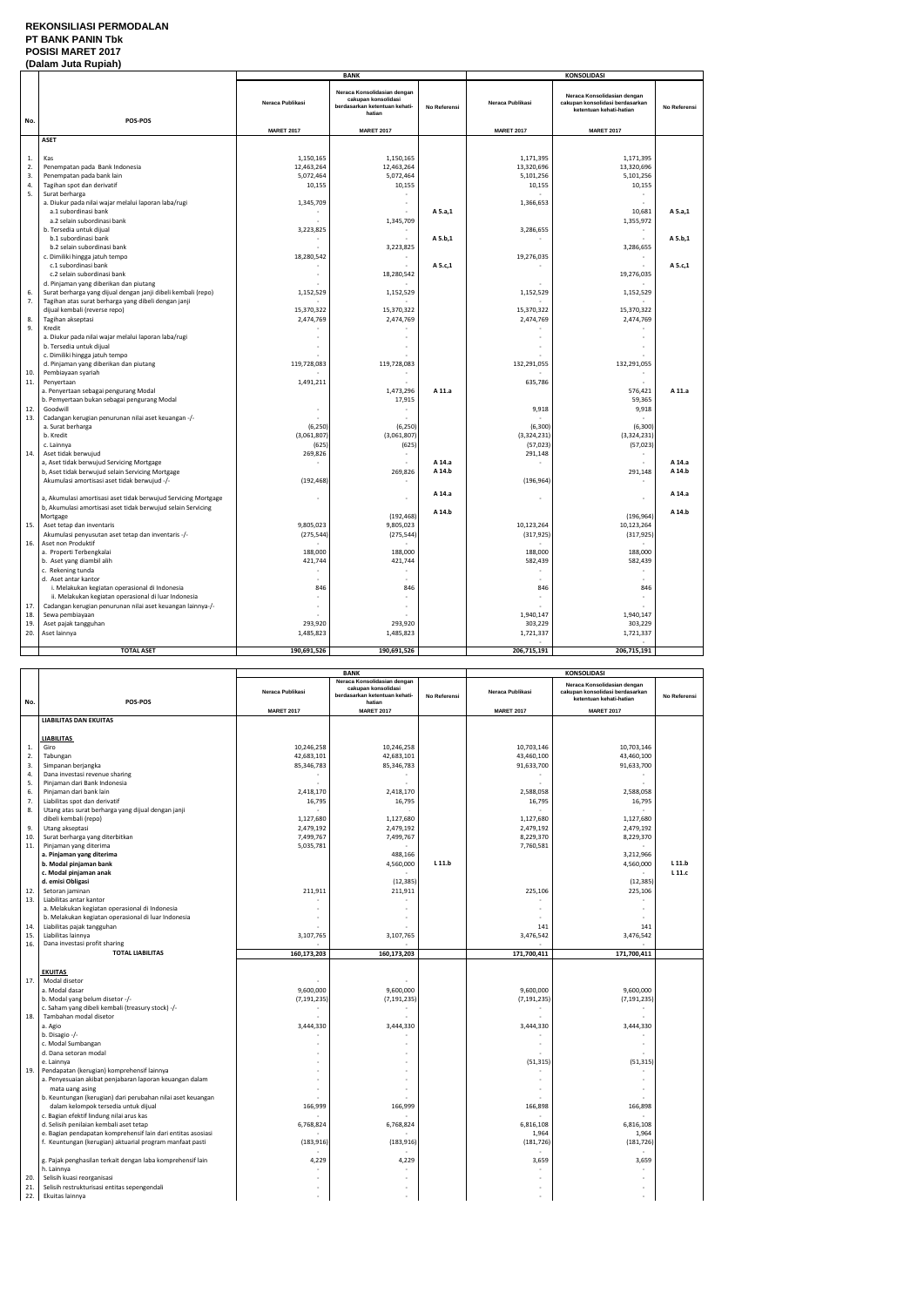### **REKONSILIASI PERMODALAN PT BANK PANIN Tbk POSISI MARET 2017 (Dalam Juta Rupiah)**

|     | $\mu$                                  |                          |                                                                                               |              |                   |                                                                                           |              |  |
|-----|----------------------------------------|--------------------------|-----------------------------------------------------------------------------------------------|--------------|-------------------|-------------------------------------------------------------------------------------------|--------------|--|
|     |                                        |                          | <b>BANK</b>                                                                                   |              |                   | <b>KONSOLIDASI</b>                                                                        |              |  |
| No. | POS-POS                                | Neraca Publikasi         | Neraca Konsolidasian dengan<br>cakupan konsolidasi<br>berdasarkan ketentuan kehati-<br>hatian | No Referensi | Neraca Publikasi  | Neraca Konsolidasian dengan<br>cakupan konsolidasi berdasarkan<br>ketentuan kehati-hatian | No Referensi |  |
|     |                                        | <b>MARET 2017</b>        | <b>MARET 2017</b>                                                                             |              | <b>MARET 2017</b> | <b>MARET 2017</b>                                                                         |              |  |
| 23. | Cadangan                               | $\overline{\phantom{a}}$ | $\sim$                                                                                        |              |                   | $\sim$                                                                                    |              |  |
|     | a. Cadangan umum                       | 14,875,601               | 14,875,601                                                                                    |              | 15,155,238        | 15,155,238                                                                                |              |  |
|     | b. Cadangan tujuan                     | 140,000                  | 140,000                                                                                       |              | 140,000           | 140,000                                                                                   |              |  |
| 24. | Laba rugi                              |                          |                                                                                               |              |                   |                                                                                           |              |  |
|     | a. Tahun-tahun lalu                    | 2,230,235                | 2,230,235                                                                                     |              | 3,734,418         | 3,734,418                                                                                 |              |  |
|     | b. Tahun berjalan                      | 663,256                  | 663,256                                                                                       |              | 724,708           | 724,708                                                                                   |              |  |
|     | TOTAL EKUITAS YANG DAPAT DIATRIBUSIKAN |                          |                                                                                               |              |                   |                                                                                           |              |  |
|     | <b>KEPADA PEMILIK</b>                  | 30,518,323               | 30,518,323                                                                                    |              | 32,363,047        | 32,363,047                                                                                |              |  |
|     |                                        |                          |                                                                                               |              |                   |                                                                                           |              |  |
| 25. | Kepentingan non pengendali             | $\overline{\phantom{a}}$ | $\overline{\phantom{0}}$                                                                      |              | 2,651,733         |                                                                                           |              |  |
|     | a. Kepentingan non pengendali Bank     |                          |                                                                                               |              |                   | 611,421                                                                                   | L.25.a       |  |
|     | a. Kepentingan non pengendali non Bank |                          |                                                                                               |              |                   | 2,040,312                                                                                 |              |  |
|     | <b>TOTAL EKUITAS</b>                   | 30,518,323               | 30,518,323                                                                                    |              | 35,014,780        | 35,014,780                                                                                |              |  |
|     |                                        |                          |                                                                                               |              |                   |                                                                                           |              |  |
|     | TOTAL LIABILITAS DAN EKUITAS           | 190,691,526              | 190,691,526                                                                                   |              | 206,715,191       | 206,715,191                                                                               |              |  |

|      |                                                                                                                                                                                                                                                                                                                                                                                                                                                                                                                                                    |                                                                                                                 | <b>BANK</b>                                                                                                                                                                                         |              | <b>KONSOLIDASI</b>                                                                                                        |                                                                                                                                                            |              |
|------|----------------------------------------------------------------------------------------------------------------------------------------------------------------------------------------------------------------------------------------------------------------------------------------------------------------------------------------------------------------------------------------------------------------------------------------------------------------------------------------------------------------------------------------------------|-----------------------------------------------------------------------------------------------------------------|-----------------------------------------------------------------------------------------------------------------------------------------------------------------------------------------------------|--------------|---------------------------------------------------------------------------------------------------------------------------|------------------------------------------------------------------------------------------------------------------------------------------------------------|--------------|
| No.  | POS-POS                                                                                                                                                                                                                                                                                                                                                                                                                                                                                                                                            | Neraca Publikasi                                                                                                | Neraca Konsolidasian dengan<br>cakupan konsolidasi<br>berdasarkan ketentuan kehati-<br>hatian                                                                                                       | No Referensi | Neraca Publikasi                                                                                                          | Neraca Konsolidasian dengan<br>cakupan konsolidasi berdasarkan<br>ketentuan kehati-hatian                                                                  | No Referensi |
|      |                                                                                                                                                                                                                                                                                                                                                                                                                                                                                                                                                    | <b>MARET 2017</b>                                                                                               | <b>MARET 2017</b>                                                                                                                                                                                   |              | <b>MARET 2017</b>                                                                                                         | <b>MARET 2017</b>                                                                                                                                          |              |
| Ι.   | <b>TAGIHAN KOMITMEN</b>                                                                                                                                                                                                                                                                                                                                                                                                                                                                                                                            |                                                                                                                 |                                                                                                                                                                                                     |              |                                                                                                                           |                                                                                                                                                            |              |
|      | 1. Fasilitas Pinjaman yang belum ditarik<br>a. Rupiah<br>b. Valuta asing<br>Posisi pembelian spot dan derivatif yang masih berjalan<br>2.<br>3. Lainnya                                                                                                                                                                                                                                                                                                                                                                                            | ٠<br>5,079,176                                                                                                  | $\mathbf{r}$<br>5,079,176<br>÷                                                                                                                                                                      |              | 5,079,176                                                                                                                 | ÷<br>5,079,176                                                                                                                                             |              |
| П.   | <b>KEWAJIBAN KOMITMEN</b>                                                                                                                                                                                                                                                                                                                                                                                                                                                                                                                          |                                                                                                                 |                                                                                                                                                                                                     |              |                                                                                                                           |                                                                                                                                                            |              |
|      | 1. Fasilitas Kredit Kepada Nasabah yang Belum Ditarik<br>a. BUMN<br>i. committed<br>- Rupiah<br>- Valuta asing<br>ii. Uncommitted<br>- Rupiah<br>- Valuta asing<br>b. Lainnya<br>i. committed<br>ii. Uncommitted<br>2. Fasilitas kredit kepada bank lain yang belum ditarik<br>a. committed<br>i. Rupiah<br>ii. Valuta asing<br>b. uncommitted<br>i. Rupiah<br>ii. Valuta asing<br>3. Irrevocable L/C yang masih berjalan<br>a. L/C luar negeri<br>b. L/C dalam negeri<br>4. Posisi penjualan spot dan derivatif yang masih berjalan<br>5. Lainnya | 1,937,999<br>-1<br>300,001<br>4,663,924<br>28,552,879<br>6,708,920<br>44,720<br>378,583<br>295,660<br>5,084,207 | 1,937,999<br>-1<br>300,001<br>4,663,924<br>28,552,879<br>6,708,920<br>44,720<br>$\overline{\phantom{a}}$<br>$\mathbf{r}$<br>$\sim$<br>$\overline{a}$<br>378,583<br>295,660<br>5,084,207<br>$\omega$ |              | 1,937,999<br>-1<br>300,001<br>4,663,924<br>28,465,034<br>6,963,839<br>44,720<br>89,988<br>378,583<br>295,660<br>5,084,207 | 1,937,999<br>-1<br>300,001<br>4,663,924<br>÷<br>28,465,034<br>6,963,839<br>44,720<br>$\bar{a}$<br>÷<br>89,988<br>378,583<br>295,660<br>5,084,207<br>$\sim$ |              |
|      |                                                                                                                                                                                                                                                                                                                                                                                                                                                                                                                                                    |                                                                                                                 |                                                                                                                                                                                                     |              |                                                                                                                           |                                                                                                                                                            |              |
| III. | <b>TAGIHAN KONTINJENSI</b>                                                                                                                                                                                                                                                                                                                                                                                                                                                                                                                         |                                                                                                                 |                                                                                                                                                                                                     |              |                                                                                                                           |                                                                                                                                                            |              |
|      | 1. Garansi yang diterima<br>a. Rupiah<br>b. Valuta Asing<br>2. Pendapatan Bunga dalam Penyelesaian<br>a. Bunga kredit yang diberikan<br>b. Bunga lainnya<br>3. Lainnya                                                                                                                                                                                                                                                                                                                                                                             | ٠<br>ä,<br>561,062<br>ä,                                                                                        | $\sim$<br>$\sim$<br>561,062<br>÷<br>$\bar{a}$                                                                                                                                                       |              | 561,400                                                                                                                   | $\overline{a}$<br>÷.<br>561,400<br>÷<br>ä,                                                                                                                 |              |
| IV.  | <b>KEWAJIBAN KONTINJENSI</b>                                                                                                                                                                                                                                                                                                                                                                                                                                                                                                                       |                                                                                                                 |                                                                                                                                                                                                     |              |                                                                                                                           |                                                                                                                                                            |              |
|      | 1. Garansi yang Diterima<br>a. Rupiah<br>b. Valuta Asing<br>2. Lainnya                                                                                                                                                                                                                                                                                                                                                                                                                                                                             | 725,773<br>144,666<br>441,657                                                                                   | 725,773<br>144,666<br>441,657                                                                                                                                                                       |              | 725,973<br>144,666<br>441,657                                                                                             | 725,973<br>144,666<br>441,657                                                                                                                              |              |

|     |                                                                                                       | <b>BANK</b>                           |                                                                                                                    |              | <b>KONSOLIDASI</b>                           |                                                                                                                |              |
|-----|-------------------------------------------------------------------------------------------------------|---------------------------------------|--------------------------------------------------------------------------------------------------------------------|--------------|----------------------------------------------|----------------------------------------------------------------------------------------------------------------|--------------|
| No. | POS-POS                                                                                               | Neraca Publikasi<br><b>MARET 2017</b> | Neraca Konsolidasian dengan<br>cakupan konsolidasi<br>berdasarkan ketentuan kehati-<br>hatian<br><b>MARET 2017</b> | No Referensi | <b>Neraca Publikasi</b><br><b>MARET 2017</b> | Neraca Konsolidasian dengan<br>cakupan konsolidasi berdasarkan<br>ketentuan kehati-hatian<br><b>MARET 2017</b> | No Referensi |
|     | PENDAPATAN DAN BEBAN OPERASIONAL                                                                      |                                       |                                                                                                                    |              |                                              |                                                                                                                |              |
|     | A. Pendapatan dan Beban Bunga                                                                         |                                       |                                                                                                                    |              |                                              |                                                                                                                |              |
|     | 1. Pendapatan Bunga                                                                                   |                                       |                                                                                                                    |              |                                              |                                                                                                                |              |
|     |                                                                                                       |                                       |                                                                                                                    |              |                                              |                                                                                                                |              |
|     | a. Rupiah                                                                                             | 3,667,721                             | 3,667,721                                                                                                          |              | 4,136,782                                    | 4,136,782                                                                                                      |              |
|     | b. Valuta Asing                                                                                       | 143,175                               | 143,175                                                                                                            |              | 144,706                                      | 144,706                                                                                                        |              |
| 2.  | Beban Bunga                                                                                           |                                       |                                                                                                                    |              |                                              |                                                                                                                |              |
|     | a. Rupiah                                                                                             | 1,958,189                             | 1,958,189                                                                                                          |              | 2,180,476                                    | 2,180,476                                                                                                      |              |
|     | b. Valuta Asing                                                                                       | 18,920                                | 18,920                                                                                                             |              | 18,920                                       | 18,920                                                                                                         |              |
|     | Pendapatan (Beban) Bunga Bersih                                                                       | 1,833,787                             | 1,833,787                                                                                                          |              | 2,082,092                                    | 2,082,092                                                                                                      |              |
|     |                                                                                                       |                                       |                                                                                                                    |              |                                              |                                                                                                                |              |
|     | B. Pendapatan dan Beban Operasional selain Bunga                                                      |                                       |                                                                                                                    |              |                                              |                                                                                                                |              |
| 1.  | Pendapatan Operasional selain bunga                                                                   | 442,677                               | 442,677                                                                                                            |              | 553,407                                      | 553,407                                                                                                        |              |
|     | a. Peningkatan nilai wajar aset keuangan (mark to market)                                             |                                       |                                                                                                                    |              |                                              |                                                                                                                |              |
|     | i. Surat berharga                                                                                     | 26,064                                | 26,064                                                                                                             |              | 26,064                                       | 26,064                                                                                                         |              |
|     | ii. Kredit                                                                                            |                                       |                                                                                                                    |              |                                              |                                                                                                                |              |
|     | iii. Spot dan derivatif                                                                               | 5,384                                 | 5,384                                                                                                              |              | 5,384                                        | 5,384                                                                                                          |              |
|     | iv. Aset keuangan lainnya                                                                             |                                       |                                                                                                                    |              |                                              |                                                                                                                |              |
|     | b. Penurunan nilai wajar kewajiban keuangan (mark to market)                                          |                                       | $\overline{\phantom{a}}$                                                                                           |              |                                              |                                                                                                                |              |
|     | c. Keuntungan penjualan aset keuangan                                                                 |                                       |                                                                                                                    |              |                                              |                                                                                                                |              |
|     | i. Surat berharga                                                                                     | 34,265                                | 34,265                                                                                                             |              | 34,265                                       | 34,265                                                                                                         |              |
|     | ii. Kredit                                                                                            |                                       |                                                                                                                    |              |                                              |                                                                                                                |              |
|     | iii. Aset keuangan lainnya                                                                            |                                       |                                                                                                                    |              |                                              |                                                                                                                |              |
|     | d. Keuntungan transaksi spot dan derivatif (realised)                                                 | 11,099                                | 11,099                                                                                                             |              | 11,099                                       | 11,099                                                                                                         |              |
|     | e. Keuntungan dari penyertaan dengan equity method                                                    |                                       |                                                                                                                    |              | 24,388                                       | 24,388                                                                                                         |              |
|     | f. Dividen                                                                                            | 34                                    | 34                                                                                                                 |              | 34                                           | 34                                                                                                             |              |
|     | g. Komisi/provisi/fee dan administrasi                                                                | 118,184                               | 118,184                                                                                                            |              | 161,555                                      | 161,555                                                                                                        |              |
|     | h. Pemulihan atas cadangan kerugian penurunan nilai                                                   | 35,000                                | 35,000                                                                                                             |              | 46,063                                       | 46,063                                                                                                         |              |
|     | i. Pendapatan lainnya                                                                                 | 212,647                               | 212,647                                                                                                            |              | 244,555                                      | 244,555                                                                                                        |              |
|     |                                                                                                       |                                       |                                                                                                                    |              |                                              |                                                                                                                |              |
| 2.  | Beban Operasional selain Bunga                                                                        | 1,400,865                             | 1,400,865                                                                                                          |              | 1,653,793                                    | 1,653,793                                                                                                      |              |
|     | a. Penurunan nilai wajar aset keuangan (mark to market)                                               |                                       |                                                                                                                    |              |                                              |                                                                                                                |              |
|     | i. Surat berharga                                                                                     | 2,922                                 | 2,922                                                                                                              |              | 2,947                                        | 2,947                                                                                                          |              |
|     | ii. Kredit                                                                                            |                                       | $\mathbf{r}$                                                                                                       |              |                                              |                                                                                                                |              |
|     | iii. Spot dan derivatif                                                                               | 947                                   | 947                                                                                                                |              | 947                                          | 947                                                                                                            |              |
|     | iv. Aset keuangan lainnya                                                                             |                                       | $\sim$                                                                                                             |              |                                              | $\mathbf{r}$                                                                                                   |              |
|     | b. Peningkatan nilai wajar kewajiban keuangan (mark to market)<br>c. Kerugian penjualan aset keuangan |                                       | $\mathbf{r}$                                                                                                       |              |                                              | $\overline{a}$                                                                                                 |              |
|     | i. Surat berharga                                                                                     |                                       | ÷                                                                                                                  |              | 67                                           | 67                                                                                                             |              |
|     | ii. Kredit                                                                                            |                                       |                                                                                                                    |              |                                              |                                                                                                                |              |
|     | iii. Aset Keuangan Lainnya                                                                            |                                       |                                                                                                                    |              |                                              |                                                                                                                |              |
|     | d. Kerugian transaksi spot dan derivatif (realised)                                                   | 1,956                                 | 1,956                                                                                                              |              | 1,956                                        | 1,956                                                                                                          |              |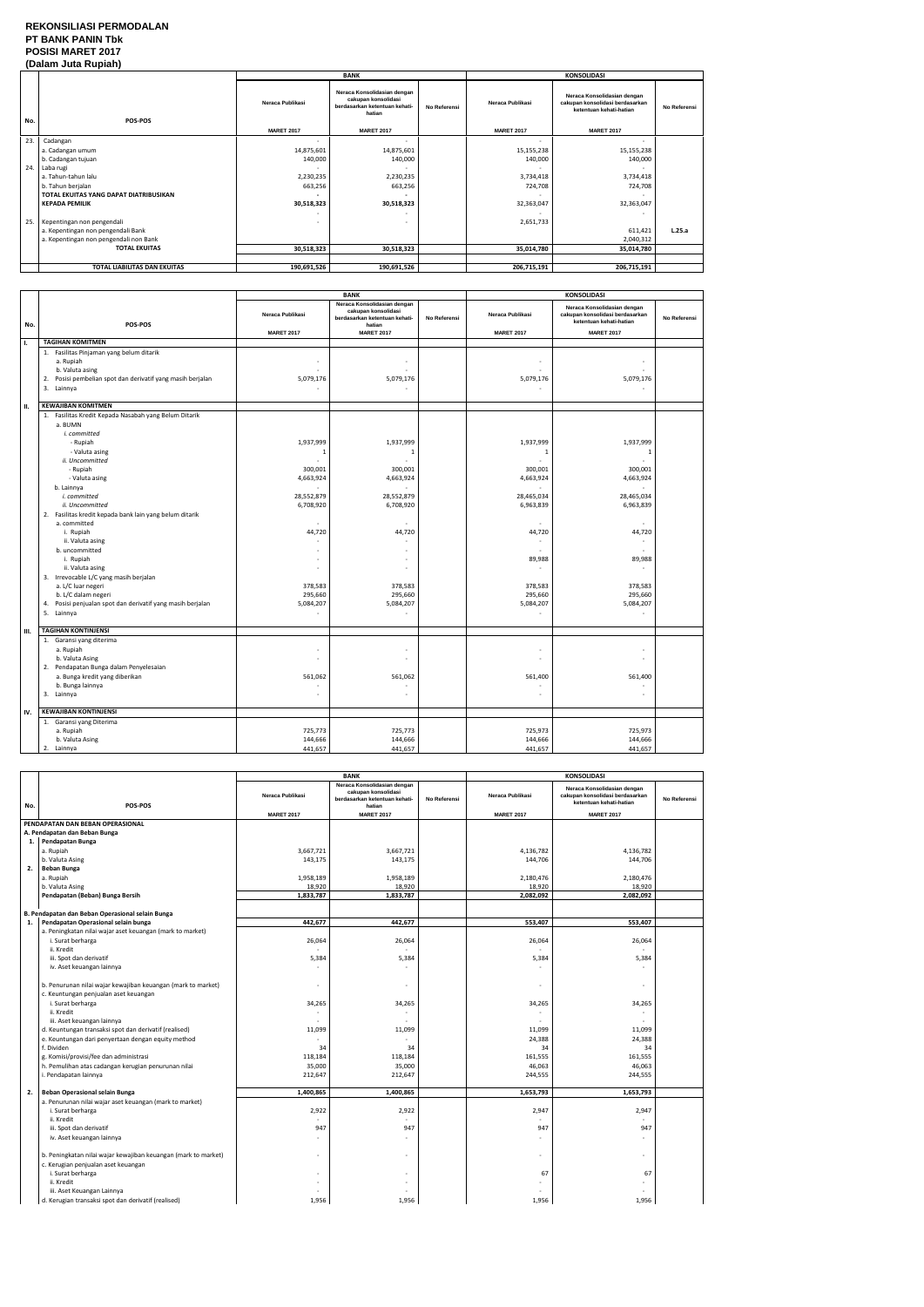### **REKONSILIASI PERMODALAN PT BANK PANIN Tbk POSISI MARET 2017 (Dalam Juta Rupiah)**

|     | (Dalam Juta Ruplan)                                               |                          |                                                                                               |              |                   |                                                                                           |              |  |  |
|-----|-------------------------------------------------------------------|--------------------------|-----------------------------------------------------------------------------------------------|--------------|-------------------|-------------------------------------------------------------------------------------------|--------------|--|--|
|     |                                                                   |                          | <b>BANK</b>                                                                                   |              |                   | <b>KONSOLIDASI</b>                                                                        |              |  |  |
| No. | POS-POS                                                           | Neraca Publikasi         | Neraca Konsolidasian dengan<br>cakupan konsolidasi<br>berdasarkan ketentuan kehati-<br>hatian | No Referensi | Neraca Publikasi  | Neraca Konsolidasian dengan<br>cakupan konsolidasi berdasarkan<br>ketentuan kehati-hatian | No Referensi |  |  |
|     |                                                                   | <b>MARET 2017</b>        | <b>MARET 2017</b>                                                                             |              | <b>MARET 2017</b> | <b>MARET 2017</b>                                                                         |              |  |  |
|     |                                                                   |                          |                                                                                               |              |                   |                                                                                           |              |  |  |
|     | e. Kerugian penurunan nilai aset keuangan (impairment)            |                          |                                                                                               |              |                   |                                                                                           |              |  |  |
|     | i. Surat berharga                                                 |                          |                                                                                               |              |                   | $\sim$                                                                                    |              |  |  |
|     |                                                                   |                          |                                                                                               |              |                   |                                                                                           |              |  |  |
|     | ii. Kredit                                                        | 408,914                  | 408,914                                                                                       |              | 487,901           | 487,901                                                                                   |              |  |  |
|     | iii. Pembiayaan syariah                                           |                          |                                                                                               |              |                   |                                                                                           |              |  |  |
|     | iv. Aset keuangan lainnya                                         |                          |                                                                                               |              | 17,817            | 17,817                                                                                    |              |  |  |
|     |                                                                   |                          |                                                                                               |              |                   |                                                                                           |              |  |  |
|     | f. kerugian terkait risiko operasional                            | 85                       | 85                                                                                            |              | 85                | 85                                                                                        |              |  |  |
|     | g. Kerugian dari penyertaan dengan equity method                  |                          |                                                                                               |              |                   |                                                                                           |              |  |  |
|     |                                                                   |                          |                                                                                               |              |                   |                                                                                           |              |  |  |
|     | h. Komisi, provisi/fee dan administratif                          | 2,203                    | 2,203                                                                                         |              | 2,203             | 2,203                                                                                     |              |  |  |
|     | i. Kerugian penurunan nilai aset lainnya (non keuangan)           |                          |                                                                                               |              | 185               | 185                                                                                       |              |  |  |
|     | j. Beban tenaga kerja                                             | 397,199                  | 397,199                                                                                       |              | 472,370           | 472,370                                                                                   |              |  |  |
|     |                                                                   |                          |                                                                                               |              |                   |                                                                                           |              |  |  |
|     | k. Beban promosi                                                  | 11,559                   | 11,559                                                                                        |              | 15,824            | 15,824                                                                                    |              |  |  |
|     | I. Beban lainnya                                                  | 575,080                  | 575,080                                                                                       |              | 651,491           | 651,491                                                                                   |              |  |  |
|     | Pendapatan (Beban) Operasional selain Bunga Bersih                | (958, 188)               | (958, 188)                                                                                    |              | (1, 100, 386)     | (1, 100, 386)                                                                             |              |  |  |
|     |                                                                   |                          |                                                                                               |              |                   |                                                                                           |              |  |  |
|     | LABA (RUGI) OPERASIONAL                                           | 875,599                  | 875,599                                                                                       |              | 981,706           | 981,706                                                                                   |              |  |  |
|     |                                                                   |                          |                                                                                               |              |                   |                                                                                           |              |  |  |
|     | PENDAPATAN DAN BEBAN NON OPERASIONAL                              |                          |                                                                                               |              |                   |                                                                                           |              |  |  |
|     |                                                                   |                          |                                                                                               |              |                   |                                                                                           |              |  |  |
| 1.  | Keuntungan (kerugian) penjualan aset tetap dan inventaris         | $\mathbf{1}$             | 1                                                                                             |              | 15                | 15                                                                                        |              |  |  |
| 2.  | Keuntungan (kerugian) penjabaran transaksi valuta asing           | 656                      | 656                                                                                           |              | 118               | 118                                                                                       |              |  |  |
| 3.  |                                                                   |                          |                                                                                               |              |                   |                                                                                           |              |  |  |
|     | Pendapatan (beban) non operasional lainnya                        | 8,988                    | 8,988                                                                                         |              | 23,923            | 23,923                                                                                    |              |  |  |
|     |                                                                   |                          |                                                                                               |              |                   |                                                                                           |              |  |  |
|     | LABA (RUGI) NON OPERASIONAL                                       | 9,645                    | 9,645                                                                                         |              | 24,056            | 24,056                                                                                    |              |  |  |
|     |                                                                   |                          |                                                                                               |              |                   |                                                                                           |              |  |  |
|     |                                                                   |                          |                                                                                               |              |                   |                                                                                           |              |  |  |
|     | LABA (RUGI) TAHUN BERJALAN SEBELUM PAJAK                          | 885,244                  | 885,244                                                                                       |              | 1,005,762         | 1,005,762                                                                                 |              |  |  |
|     |                                                                   |                          |                                                                                               |              |                   |                                                                                           |              |  |  |
|     |                                                                   |                          |                                                                                               |              |                   |                                                                                           |              |  |  |
|     | Pajak penghasilan                                                 |                          |                                                                                               |              |                   |                                                                                           |              |  |  |
|     | a. Taksiran pajak tahun berjalan                                  | (204, 410)               | (204, 410)                                                                                    |              | (228, 694)        | (228, 694)                                                                                |              |  |  |
|     |                                                                   |                          |                                                                                               |              |                   |                                                                                           |              |  |  |
|     | b. Pendapatan (beban) pajak tangguhan                             | (17, 578)                | (17, 578)                                                                                     |              | (16, 663)         | (16, 663)                                                                                 |              |  |  |
|     |                                                                   |                          |                                                                                               |              |                   |                                                                                           |              |  |  |
|     | LABA (RUGI) TAHUN BERJALAN SETELAH PAJAK BERSIH                   | 663,256                  | 663,256                                                                                       |              | 760,405           | 760,405                                                                                   |              |  |  |
|     |                                                                   |                          |                                                                                               |              |                   |                                                                                           |              |  |  |
|     |                                                                   |                          |                                                                                               |              |                   |                                                                                           |              |  |  |
|     | PENGHASILAN KOMPREHENSIF LAIN                                     |                          |                                                                                               |              |                   |                                                                                           |              |  |  |
|     | 1. Pos-pos yang tidak akan direklasifikasi ke laba rugi           |                          |                                                                                               |              |                   |                                                                                           |              |  |  |
|     |                                                                   |                          |                                                                                               |              |                   |                                                                                           |              |  |  |
|     | a. Keuntungan revaluasi aset tetap                                | (23, 963)                | (23, 963)                                                                                     |              | (24, 148)         | (24, 148)                                                                                 |              |  |  |
|     | b. Keuntungan (kerugian) aktuarial program manfaat pasti          |                          |                                                                                               |              |                   |                                                                                           |              |  |  |
|     |                                                                   |                          |                                                                                               |              |                   |                                                                                           |              |  |  |
|     |                                                                   |                          |                                                                                               |              |                   |                                                                                           |              |  |  |
|     | c. Bagian pendapatan komprehensif lain dari entitas asosiasi      |                          |                                                                                               |              | (357)             | (357)                                                                                     |              |  |  |
|     | d. Lainnya                                                        | $\overline{\phantom{a}}$ |                                                                                               |              |                   |                                                                                           |              |  |  |
|     | e. Pajak penghasilan terkait pos-pos yang tidak akan              |                          |                                                                                               |              |                   |                                                                                           |              |  |  |
|     |                                                                   |                          |                                                                                               |              |                   |                                                                                           |              |  |  |
|     | direklasifikasi ke laba rugi                                      | $\overline{\phantom{a}}$ |                                                                                               |              |                   | $\overline{a}$                                                                            |              |  |  |
|     | 2. Pos-pos yang akan direklasifikasi ke laba rugi                 |                          |                                                                                               |              |                   |                                                                                           |              |  |  |
|     |                                                                   |                          |                                                                                               |              |                   |                                                                                           |              |  |  |
|     | a. Penyesuaian akibat penjabaran laporan keuangan dalam mata      |                          |                                                                                               |              |                   |                                                                                           |              |  |  |
|     | uang asing                                                        |                          |                                                                                               |              |                   |                                                                                           |              |  |  |
|     | b. Keuntungan (kerugian) dari perubahan nilai aset keuangan       |                          |                                                                                               |              |                   |                                                                                           |              |  |  |
|     |                                                                   |                          |                                                                                               |              |                   |                                                                                           |              |  |  |
|     | dalam kelompok tersedia untuk dijual                              | 63,495                   | 63,495                                                                                        |              | 63,407            | 63,407                                                                                    |              |  |  |
|     | c. Bagian efektif lindung nilai arus kas                          |                          |                                                                                               |              |                   |                                                                                           |              |  |  |
|     | d. Lainnya                                                        |                          |                                                                                               |              |                   |                                                                                           |              |  |  |
|     |                                                                   |                          |                                                                                               |              |                   |                                                                                           |              |  |  |
|     | e. Pajak penghasilan terkait pos-pos yang akan direklasifikasi ke |                          |                                                                                               |              |                   |                                                                                           |              |  |  |
|     | laba rugi                                                         | (15, 874)                | (15, 874)                                                                                     |              | (15, 851)         | (15, 851)                                                                                 |              |  |  |
|     | PENGHASILAN KOMPREHENSIF LAIN TAHUN BERJALAN - NET                |                          |                                                                                               |              |                   |                                                                                           |              |  |  |
|     |                                                                   |                          |                                                                                               |              |                   |                                                                                           |              |  |  |
|     | PAJAK PENGHASILAN TERKAIT                                         | 23,658                   | 23,658                                                                                        |              | 23,051            | 23,051                                                                                    |              |  |  |
|     |                                                                   |                          |                                                                                               |              |                   |                                                                                           |              |  |  |
|     | TOTAL LABA KOMPREHENSIF TAHUN BERJALAN                            | 686,914                  | 686,914                                                                                       |              | 783,456           | 783,456                                                                                   |              |  |  |
|     |                                                                   |                          |                                                                                               |              |                   |                                                                                           |              |  |  |
|     |                                                                   |                          |                                                                                               |              |                   |                                                                                           |              |  |  |
|     | Laba yang dapat diatribusikan kepada:                             |                          |                                                                                               |              |                   |                                                                                           |              |  |  |
|     | PEMILIK                                                           | 663,256                  | 663,256                                                                                       |              | 724,708           | 724,708                                                                                   |              |  |  |
|     |                                                                   |                          |                                                                                               |              |                   |                                                                                           |              |  |  |
|     | KEPENTINGAN NON PENGENDALI                                        |                          |                                                                                               |              | 35,697            | 35,697                                                                                    |              |  |  |
|     | TOTAL LABA TAHUN BERJALAN                                         | 663,256                  | 663,256                                                                                       |              | 760,405           | 760,405                                                                                   |              |  |  |
|     |                                                                   |                          |                                                                                               |              |                   |                                                                                           |              |  |  |
|     |                                                                   |                          |                                                                                               |              |                   |                                                                                           |              |  |  |
|     |                                                                   |                          |                                                                                               |              |                   |                                                                                           |              |  |  |
|     | Total Penghasilan Komprehensif yang dapat diatribusikan kepada:   |                          |                                                                                               |              |                   |                                                                                           |              |  |  |
|     |                                                                   |                          |                                                                                               |              |                   |                                                                                           |              |  |  |
|     | PEMILIK                                                           | 686,914                  | 686,914                                                                                       |              | 748,154           | 748,154                                                                                   |              |  |  |
|     | KEPENTINGAN NON PENGENDALI                                        |                          |                                                                                               |              | 35,302            | 35,302                                                                                    |              |  |  |
|     | TOTAL PENGHASILAN KOMPREHENSIF TAHUN BERJALAN                     |                          |                                                                                               |              |                   |                                                                                           |              |  |  |
|     |                                                                   | 686,914                  | 686,914                                                                                       |              | 783,456           | 783,456                                                                                   |              |  |  |
|     |                                                                   |                          |                                                                                               |              |                   |                                                                                           |              |  |  |
|     | TRANSFER LABA (RUGI) KE KANTOR PUSAT                              |                          |                                                                                               |              |                   |                                                                                           |              |  |  |
|     |                                                                   |                          |                                                                                               |              |                   |                                                                                           |              |  |  |
|     |                                                                   |                          |                                                                                               |              |                   |                                                                                           |              |  |  |
|     | <b>DIVIDEN</b>                                                    | $\overline{\phantom{a}}$ | $\overline{\phantom{a}}$                                                                      |              |                   | $\sim$                                                                                    |              |  |  |
|     |                                                                   |                          |                                                                                               |              |                   |                                                                                           |              |  |  |
|     |                                                                   |                          |                                                                                               |              |                   |                                                                                           |              |  |  |
|     | <b>LABA BERSIH PER SAHAM</b>                                      | 27.54                    | 27.54                                                                                         |              | 30.09             | 30.09                                                                                     |              |  |  |
|     |                                                                   |                          |                                                                                               |              |                   |                                                                                           |              |  |  |
|     |                                                                   |                          |                                                                                               |              |                   |                                                                                           |              |  |  |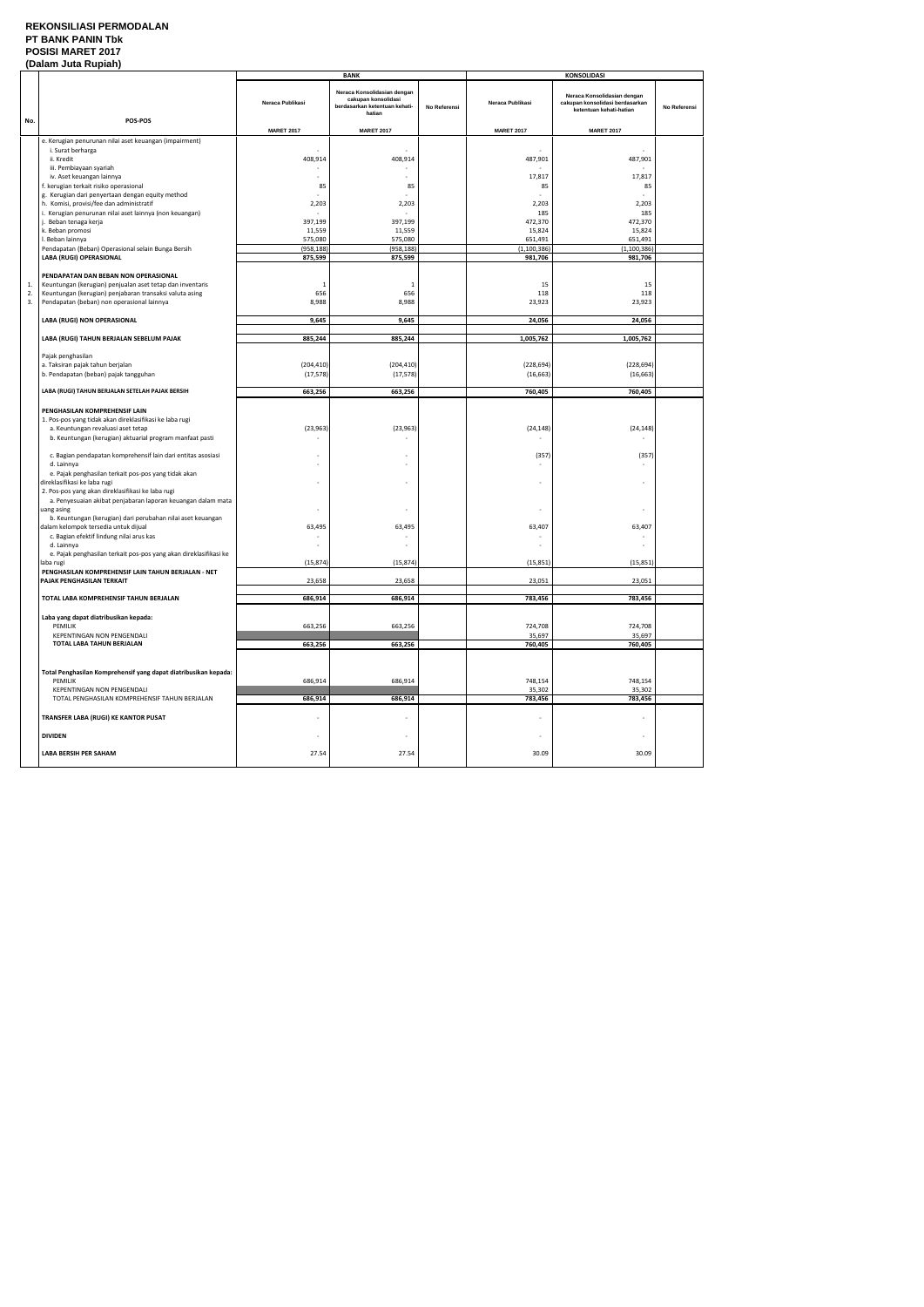|                 | Saham                                                                                |                               |  |  |  |  |
|-----------------|--------------------------------------------------------------------------------------|-------------------------------|--|--|--|--|
| No              | Pertanyaan                                                                           | Jawaban                       |  |  |  |  |
| $\mathbf 1$     | Penerbit                                                                             | PT Bank Panin Tbk.            |  |  |  |  |
| 2               | Nomor identifikasi                                                                   | 1 sd 24.087.645.998           |  |  |  |  |
| 3               | Hukum yang digunakan                                                                 | Hukum Indonesia               |  |  |  |  |
|                 | Perlakuan instrumen berdasarkan ketentuan KPMM                                       |                               |  |  |  |  |
| 4               | Pada saat masa transisi                                                              | N/A                           |  |  |  |  |
| 5               | Setelah masa transisi                                                                | CET1                          |  |  |  |  |
| 6               | Apakah instrumen eligible untuk Solo/Group atau Group dan Solo                       | Grup, Solo                    |  |  |  |  |
| $\overline{7}$  | Jenis instrumen                                                                      | Saham Biasa                   |  |  |  |  |
| 8               | Jumlah yang diakui dalam perhitungan KPMM                                            | 2,408,765                     |  |  |  |  |
| 9               | Nilai Par dari instrumen                                                             | 2,408,765                     |  |  |  |  |
| $\overline{10}$ | Klasifikasi akuntansi                                                                | Ekuitas                       |  |  |  |  |
| 11              | Tanggal penerbitan                                                                   | 29/12/1982                    |  |  |  |  |
| 12              | Tidak ada jatuh tempo (perpetual) atau dengan jatuh tempo                            | Perpetual                     |  |  |  |  |
| 13              | Tanggal jatuh tempo                                                                  | Tidak ada tanggal jatuh tempo |  |  |  |  |
| 14              | Eksekusi Call Option atas persetujuan pengawas Bank                                  | Tidak                         |  |  |  |  |
| $\overline{15}$ | Tanggal call option, jumlah penarikan dan persyaratan call option lainnya (bila ada) | N/A                           |  |  |  |  |
| 16              | Subsequent call option                                                               | N/A                           |  |  |  |  |
|                 | Kupon/deviden                                                                        |                               |  |  |  |  |
| 17              | Fixed atau floating                                                                  | Floating                      |  |  |  |  |
| 18              | Tingkat dari kupon rate atau index lain yang menjadi acuan                           | N/A                           |  |  |  |  |
| $\overline{19}$ | Ada atau tidaknya dividend stopper                                                   | Tidak                         |  |  |  |  |
| 20              | Fully discretionary; partial or mandatory                                            | <b>FD</b>                     |  |  |  |  |
| 21              | Apakah terdapat fitur step up atau insentif lain                                     | Tidak                         |  |  |  |  |
| 22              | Noncumulative atau cumulative                                                        | Noncumulative                 |  |  |  |  |
| 23              | Convertible atau non-convertible                                                     | Non Convertible               |  |  |  |  |
| $\overline{24}$ | Jika convertible, sebutkan trigger point-nya                                         | N/A                           |  |  |  |  |
| 25              | Jika convertible, apakah seluruh atau sebagian                                       | N/A                           |  |  |  |  |
| 26              | Jika dikonversi, bagaimana rate konversinya                                          | N/A                           |  |  |  |  |
| 27              | Jika dikonversi, apakah mandatory atau optional                                      | N/A                           |  |  |  |  |
| $\overline{28}$ | Jika dikonversi, sebutkan jenis instrumen konversinya                                | N/A                           |  |  |  |  |
| 29              | Jika dikonversi, sebutkan issuer of instrument it converts into                      | N/A                           |  |  |  |  |
| 30              | Fitur Write-down                                                                     | Tidak                         |  |  |  |  |
| 31              | Jika terjadi write-down, sebutkan trigger-nya                                        | N/A                           |  |  |  |  |
| $\overline{32}$ | Jika terjadi write-down, apakah penuh atau sebagian                                  | N/A                           |  |  |  |  |
| $\overline{33}$ | Jika terjadi write-down, permanent atau temporer                                     | N/A                           |  |  |  |  |
| 34              | Jika terjadi write down temporer, jelaskan mekanisme write-up                        | N/A                           |  |  |  |  |
| $\overline{35}$ | Hierarki instrumen pada saat likuidasi                                               | Urutan terakhir (Junior)      |  |  |  |  |
| 36              | Apakah terdapat fitur yang non-complaint                                             | Tidak                         |  |  |  |  |
| $\overline{37}$ | Jika Ya, jelaskan fitur yang non-complaint                                           | N/A                           |  |  |  |  |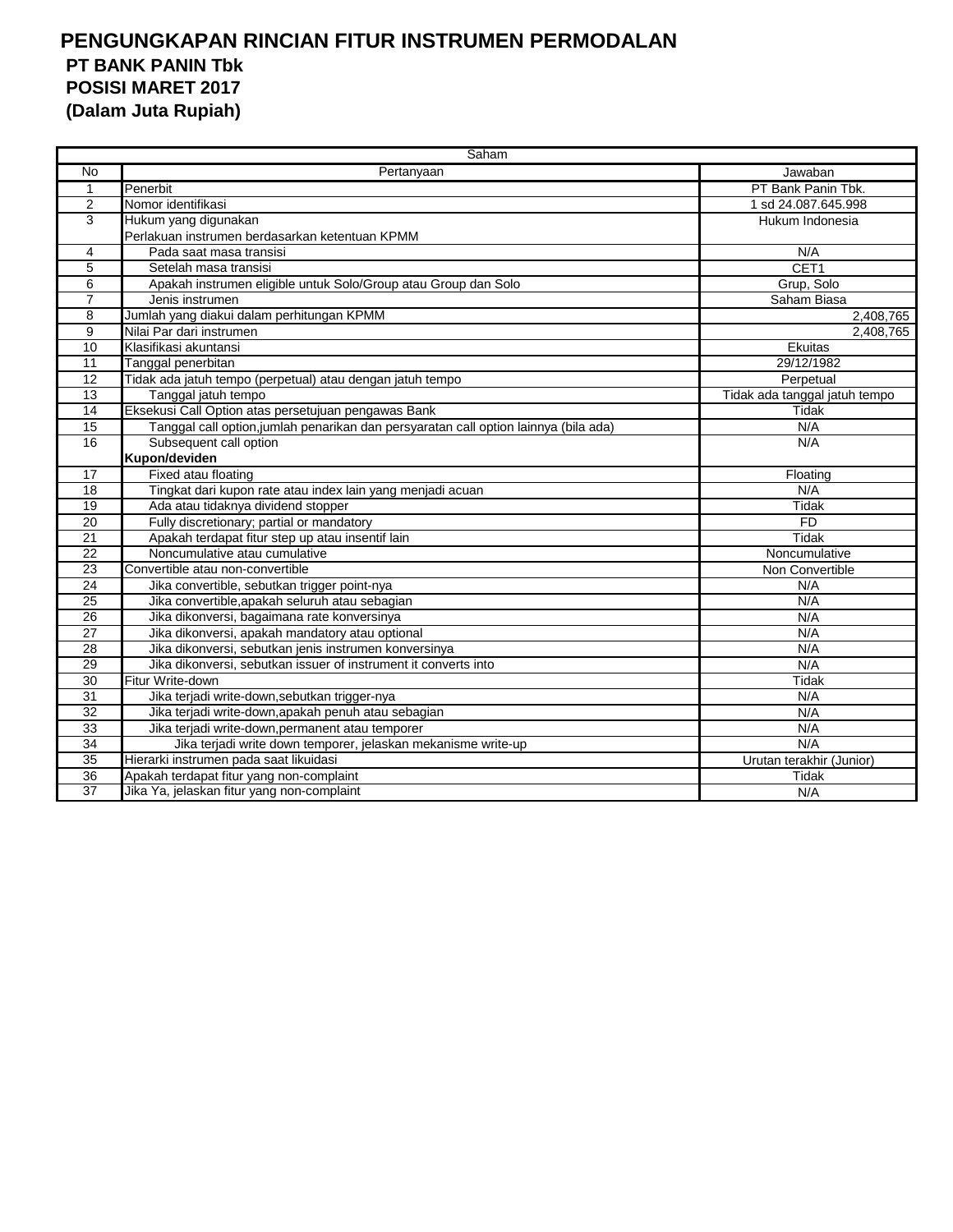|                 | Obligasi Subordinasi III                                                             |                            |
|-----------------|--------------------------------------------------------------------------------------|----------------------------|
| No              | Pertanyaan                                                                           | Jawaban                    |
| $\mathbf{1}$    | Penerbit                                                                             | PT Bank Panin Tbk.         |
| $\overline{2}$  | Nomor identifikasi                                                                   | IDA000046106               |
| 3               | Hukum yang digunakan                                                                 | Hukum Indonesia            |
|                 | Perlakuan instrumen berdasarkan ketentuan KPMM                                       |                            |
| 4               | Pada saat masa transisi                                                              | N/A                        |
| 5               | Setelah masa transisi                                                                | T <sub>2</sub>             |
| 6               | Apakah instrumen eligible untuk Solo/Group atau Group dan Solo                       | Group, Solo                |
| $\overline{7}$  | Jenis instrumen                                                                      | Surat berharga subordinasi |
| 8               | Jumlah yang diakui dalam perhitungan KPMM                                            | 328,000                    |
| 9               | Nilai Par dari instrumen                                                             | 2,460,000                  |
| 10              | Klasifikasi akuntansi                                                                | Ekuitas                    |
| 11              | Tanggal penerbitan                                                                   | 9/11/2010                  |
| 12              | Tidak ada jatuh tempo (perpetual) atau dengan jatuh tempo                            | Dengan Jatuh Tempo         |
| 13              | Tanggal jatuh tempo                                                                  | 9/11/2017                  |
| $\overline{14}$ | Eksekusi Call Option atas persetujuan pengawas Bank                                  | Tidak                      |
| $\overline{15}$ | Tanggal call option, jumlah penarikan dan persyaratan call option lainnya (bila ada) | N/A                        |
| 16              | Subsequent call option                                                               | N/A                        |
|                 | Kupon/deviden                                                                        |                            |
| 17              | Fixed atau floating                                                                  | Fixed                      |
| 18              | Tingkat dari kupon rate atau index lain yang menjadi acuan                           | 10,50 %                    |
| 19              | Ada atau tidaknya dividend stopper                                                   | Tidak                      |
| $\overline{20}$ | Fully discretionary; partial or mandatory                                            | Mandatory                  |
| 21              | Apakah terdapat fitur step up atau insentif lain                                     | Tidak                      |
| $\overline{22}$ | Noncumulative atau cumulative                                                        | Cumulative                 |
| $\overline{23}$ | Convertible atau non-convertible                                                     | Non-convertible            |
| 24              | Jika convertible, sebutkan trigger point-nya                                         | N/A                        |
| $\overline{25}$ | Jika convertible, apakah seluruh atau sebagian                                       | N/A                        |
| $\overline{26}$ | Jika dikonversi, bagaimana rate konversinya                                          | N/A                        |
| 27              | Jika dikonversi, apakah mandatory atau optional                                      | N/A                        |
| 28              | Jika dikonversi, sebutkan jenis instrumen konversinya                                | N/A                        |
| 29              | Jika dikonversi, sebutkan issuer of instrument it converts into                      | N/A                        |
| 30              | Fitur Write-down                                                                     | Tidak                      |
| $\overline{31}$ | Jika terjadi write-down, sebutkan trigger-nya                                        | N/A                        |
| $\overline{32}$ | Jika terjadi write-down, apakah penuh atau sebagian                                  | N/A                        |
| 33              | Jika terjadi write-down, permanent atau temporer                                     | N/A                        |
| 34              | Jika terjadi write down temporer, jelaskan mekanisme write-up                        | N/A                        |
| $\overline{35}$ | Hierarki instrumen pada saat likuidasi                                               | Junior/Subordinasi         |
| $\overline{36}$ | Apakah terdapat fitur yang non-complaint                                             | Tidak                      |
| 37              | Jika Ya, jelaskan fitur yang non-complaint                                           | N/A                        |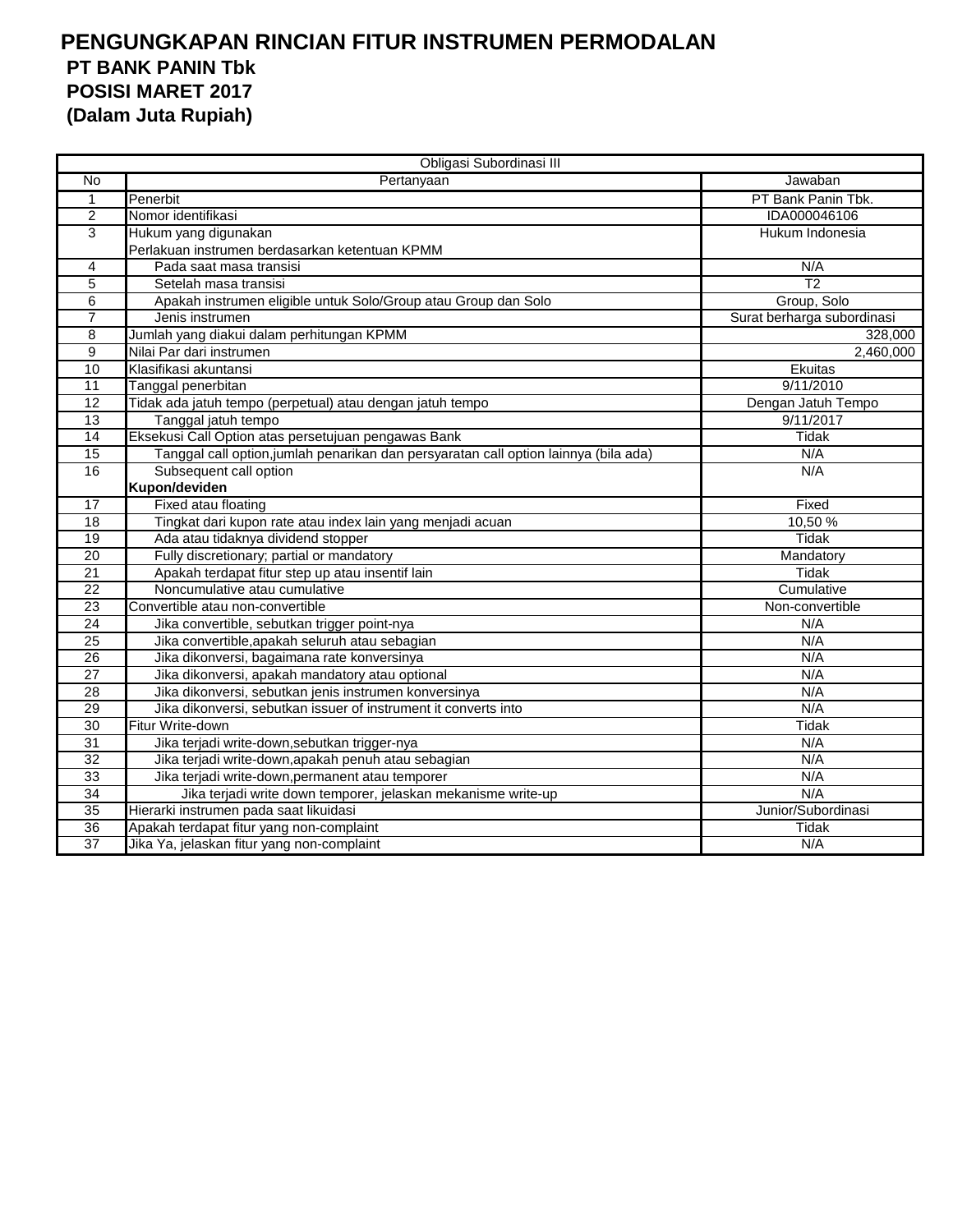| Obligasi Subordinasi Berkelanjutan I |                                                                                      |                            |  |  |  |
|--------------------------------------|--------------------------------------------------------------------------------------|----------------------------|--|--|--|
| <b>No</b>                            | Pertanyaan                                                                           | Jawaban                    |  |  |  |
| $\mathbf{1}$                         | Penerbit                                                                             | PT Bank Panin Tbk.         |  |  |  |
| $\overline{2}$                       | Nomor identifikasi                                                                   | IDA000056105               |  |  |  |
| 3                                    | Hukum yang digunakan                                                                 | Hukum Indonesia            |  |  |  |
|                                      | Perlakuan instrumen berdasarkan ketentuan KPMM                                       |                            |  |  |  |
| 4                                    | Pada saat masa transisi                                                              | N/A                        |  |  |  |
| 5                                    | Setelah masa transisi                                                                | $\overline{12}$            |  |  |  |
| $\overline{6}$                       | Apakah instrumen eligible untuk Solo/Group atau Group dan Solo                       | Group, Solo                |  |  |  |
| $\overline{7}$                       | Jenis instrumen                                                                      | Surat berharga subordinasi |  |  |  |
| 8                                    | Jumlah yang diakui dalam perhitungan KPMM                                            | 1,100,000                  |  |  |  |
| 9                                    | Nilai Par dari instrumen                                                             | 2,000,000                  |  |  |  |
| 10                                   | Klasifikasi akuntansi                                                                | Ekuitas                    |  |  |  |
| 11                                   | Tanggal penerbitan                                                                   | 20/12/2012                 |  |  |  |
| 12                                   | Tidak ada jatuh tempo (perpetual) atau dengan jatuh tempo                            | Dengan Jatuh Tempo         |  |  |  |
| 13                                   | Tanggal jatuh tempo                                                                  | 20/12/2019                 |  |  |  |
| $\overline{14}$                      | Eksekusi Call Option atas persetujuan pengawas Bank                                  | Tidak                      |  |  |  |
| $\overline{15}$                      | Tanggal call option, jumlah penarikan dan persyaratan call option lainnya (bila ada) | N/A                        |  |  |  |
| 16                                   | Subsequent call option                                                               | N/A                        |  |  |  |
|                                      | Kupon/deviden                                                                        |                            |  |  |  |
| 17                                   | Fixed atau floating                                                                  | Fixed                      |  |  |  |
| 18                                   | Tingkat dari kupon rate atau index lain yang menjadi acuan                           | 9,40%                      |  |  |  |
| 19                                   | Ada atau tidaknya dividend stopper                                                   | <b>Tidak</b>               |  |  |  |
| 20                                   | Fully discretionary; partial or mandatory                                            | Mandatory                  |  |  |  |
| $\overline{21}$                      | Apakah terdapat fitur step up atau insentif lain                                     | Tidak                      |  |  |  |
| 22                                   | Noncumulative atau cumulative                                                        | Cumulative                 |  |  |  |
| 23                                   | Convertible atau non-convertible                                                     | <b>Tidak</b>               |  |  |  |
| $\overline{24}$                      | Jika convertible, sebutkan trigger point-nya                                         | N/A                        |  |  |  |
| $\overline{25}$                      | Jika convertible, apakah seluruh atau sebagian                                       | N/A                        |  |  |  |
| 26                                   | Jika dikonversi, bagaimana rate konversinya                                          | N/A                        |  |  |  |
| $\overline{27}$                      | Jika dikonversi, apakah mandatory atau optional                                      | N/A                        |  |  |  |
| 28                                   | Jika dikonversi, sebutkan jenis instrumen konversinya                                | N/A                        |  |  |  |
| 29                                   | Jika dikonversi, sebutkan issuer of instrument it converts into                      | N/A                        |  |  |  |
| 30                                   | Fitur Write-down                                                                     | Tidak                      |  |  |  |
| 31                                   | Jika terjadi write-down, sebutkan trigger-nya                                        | N/A                        |  |  |  |
| $\overline{32}$                      | Jika terjadi write-down, apakah penuh atau sebagian                                  | N/A                        |  |  |  |
| 33                                   | Jika terjadi write-down, permanent atau temporer                                     | N/A                        |  |  |  |
| 34                                   | Jika terjadi write down temporer, jelaskan mekanisme write-up                        | N/A                        |  |  |  |
| 35                                   | Hierarki instrumen pada saat likuidasi                                               | Junior/Subordinasi         |  |  |  |
| 36                                   | Apakah terdapat fitur yang non-complaint                                             | Tidak                      |  |  |  |
| $\overline{37}$                      | Jika Ya, jelaskan fitur yang non-complaint                                           | N/A                        |  |  |  |